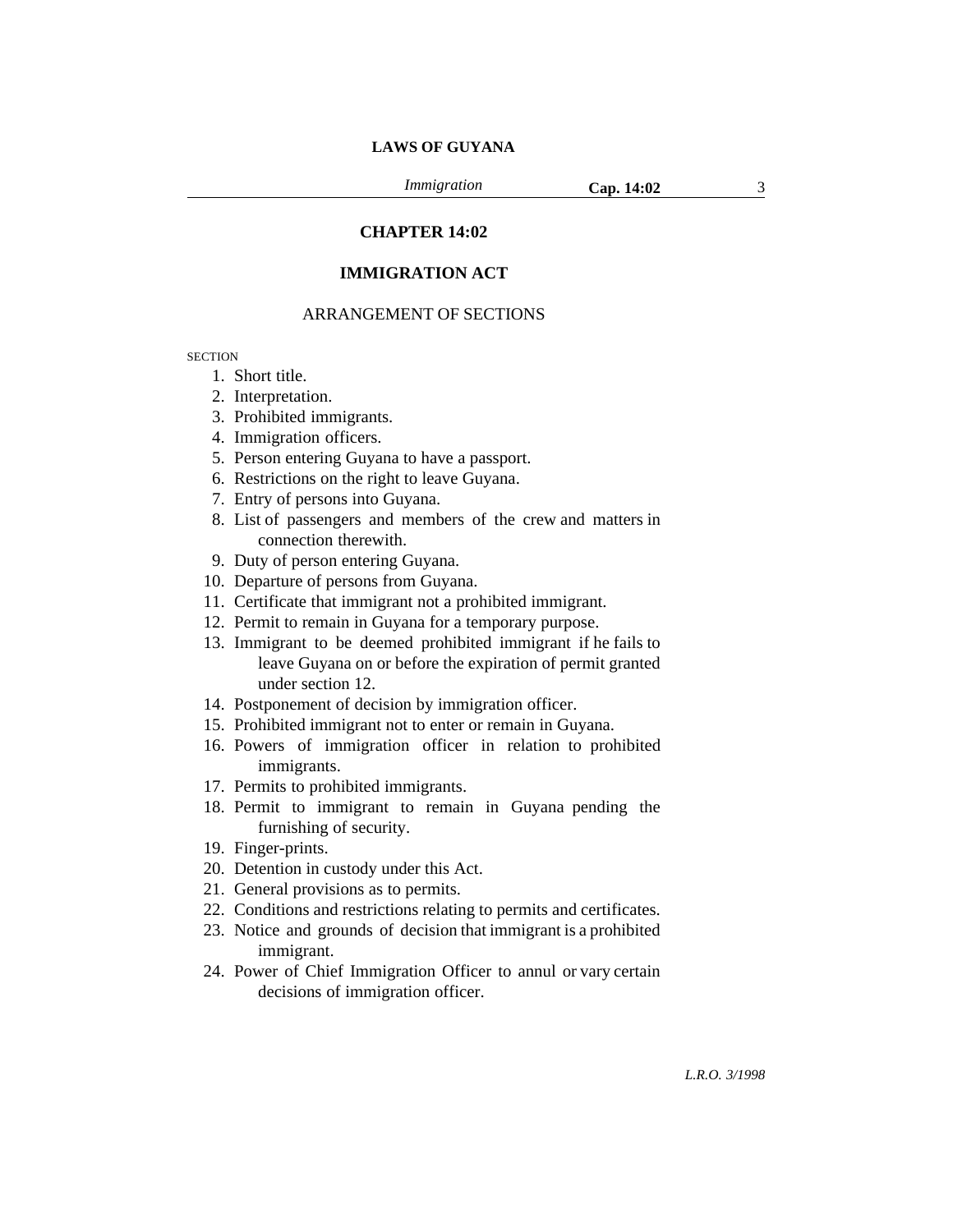| 4          | Cap. 14:02                     | Immigration                                                                                                       |
|------------|--------------------------------|-------------------------------------------------------------------------------------------------------------------|
|            | <b>SECTION</b>                 |                                                                                                                   |
|            |                                | 25. Where immigrant not discovered to be prohibited immigrant<br>until after he enters Guyana.                    |
|            |                                | 26. Immigration officer to cause prohibited immigrants entering or<br>found in Guyana to be removed therefrom.    |
|            |                                | 27. Appeal from decision of immigration officer under section 23.                                                 |
|            |                                | 28. Orders for removal of prohibited immigrants from Guyana.                                                      |
|            | vessel.                        | 29. Warrant to convey deserting seaman, or stowaway or<br>prohibited immigrant who lands in Guyana, back on board |
|            | Minister.                      | 30. Variation and revocation of orders made by the President or the                                               |
|            |                                | 31. Detention in custody and places of detention.                                                                 |
|            |                                | 32. Expenses of removal from Guyana of an immigrant.                                                              |
|            | 33. Recovery of expenses.      |                                                                                                                   |
|            | 34. Offences.                  |                                                                                                                   |
|            |                                | 35. Evidence and burden of proof.                                                                                 |
|            | 36. Re-entry permits.          |                                                                                                                   |
|            | 37. Power to make regulations. |                                                                                                                   |
|            | 39. Saving as to Cap. 14:05.   | 38. Power to prohibit the entry of aliens into Guyana.                                                            |
| 1953 Ed.   |                                | <b>CHAPTER 14:02</b>                                                                                              |
| c. 98      |                                | <b>IMMIGRATION ACT</b>                                                                                            |
| 42 of 1947 | therewith.                     | An Act with respect to immigration and for purposes connected                                                     |
|            |                                | [1ST JANUARY, 1948]                                                                                               |

**1.** This Act may be cited as the Immigration Act. Short title.

**2.** (1) In this Act— Interpretation.

[2 of 1969 19 of 1990]

"dependant" in relation to another person means—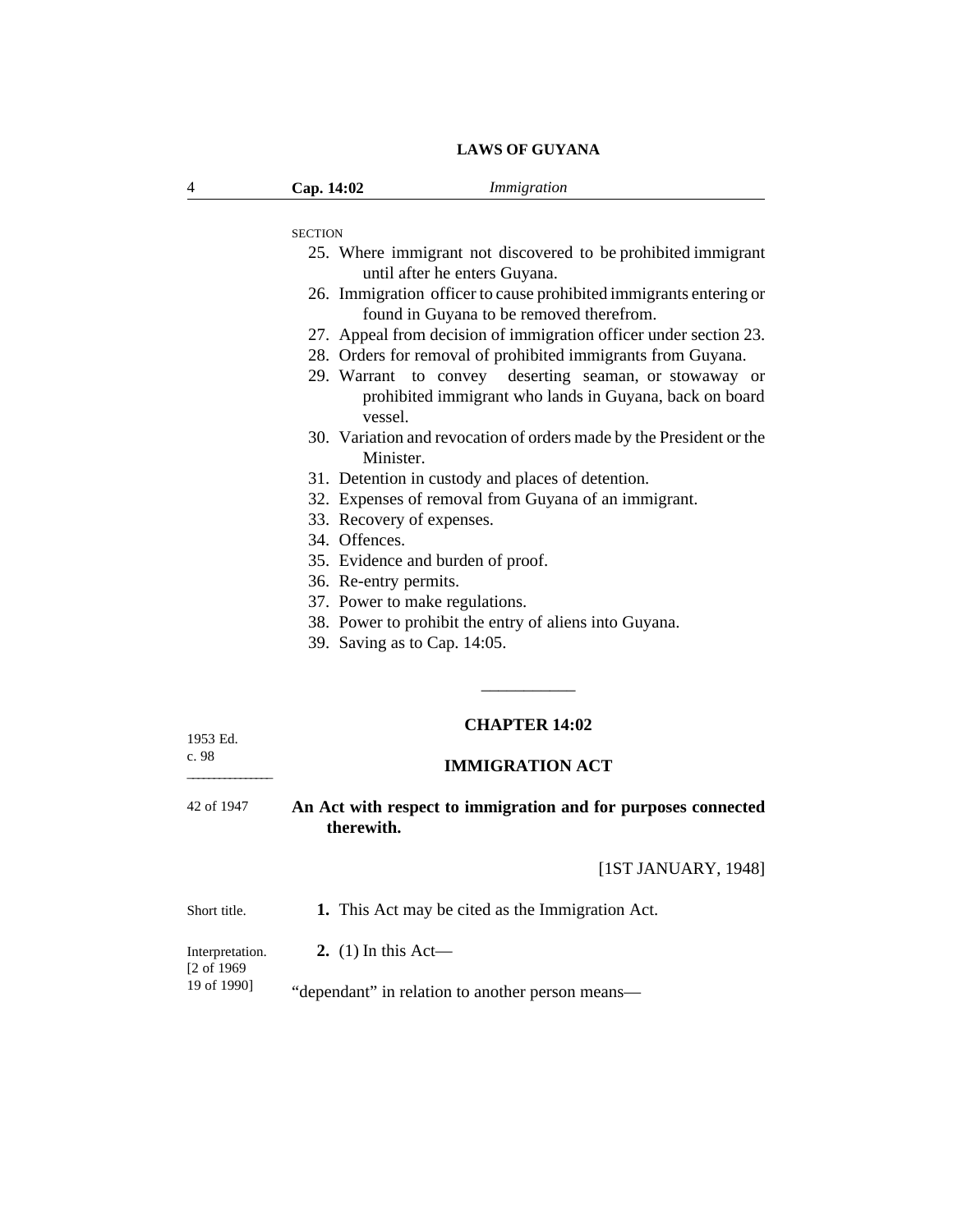(a) the spouse of such person unless that spouse is living apart from the other spouse under a deed of separation or the decree of a competent court;

(b) the child or step-child under the age of sixteen years, of such person;

(c) an adopted child under the age of sixteen years where such child is adopted by such person in a manner recognised by the law for the time being in force in the country where the adoption took place;

(d) any other relative of such person who is wholly dependent on such person for his subsistence;

- "domicile" means, subject to subsection (2), the place in which a person has his present home or in which he resides or to which he returns as his place of present permanent abode and not for a mere special or temporary purpose, and "domiciled" shall have a corresponding meaning;
- "immigrant" means a person who enters Guyana from a place outside Guyana, whether for the first or at anysubsequent time;
- "immigration officer" includes the Chief Immigration Officer, the Deputy Chief Immigration Officer, and any member of the police force authorised under section 4(4) to exercise and perform the powers, functions and duties of an immigration officer;

"master" means the person having command or charge of a vessel;

"vessel" means any steamship, ship, vessel, sloop, boat or other floating craft, and includes any description of aircraft.

(2) For the purposes of this Act—

(a) a person shall not be deemed to have acquired a domicile in Guyana unless he has resided therein for at least two years otherwise than—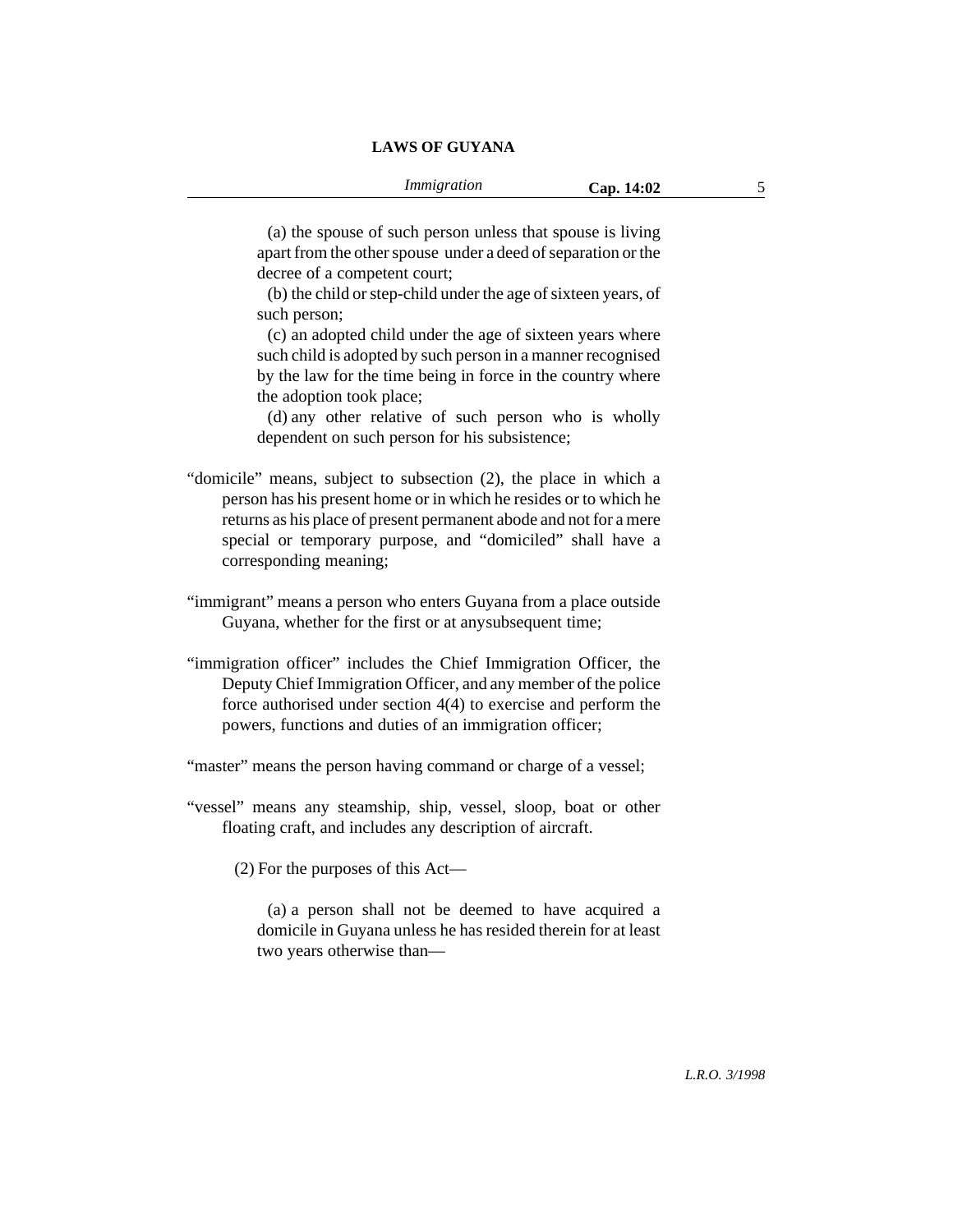(i) under terms of conditional or temporary residence permitted by this Act or any other law in force in Guyana; or

(ii) as a person under detention in a prison or other place for the reception of persons found guilty of criminal offences; or

(iii) as a person under detention in a mental hospital or a leprosy hospital; and

(b) a person shall be deemed to have lost his domicile in Guyana if he voluntarily goes and resides outside Guyana (except for a special or temporary purpose) with the intention of making his home outside Guyana.

(3) For the purposes of this Act a person shall be deemed to belong to Guyana if he is a citizen of Guyana or a dependant of any such citizen.

(4) For the purposes of this Act any person enters Guyana who—

(a) crosses a land frontier of Guyana; or

(b) arrives in Guyana by sea or air and disembarks in Guyana; or

(c) arrives in Guyana by sea or air with the intention of disembarking in Guyana.

**3.** (1) Except as otherwise provided in this section, every person who—

Prohibited immigrants. [2 of 1969 4 of 1972]

(a) is an idiot, or an epileptic, or of unsound mind, or mentally deficient, or deaf and dumb, or deaf and blind, or dumb or blind; or

(b) is suffering from any variety of leprosy, or from a communicable disease, as certified by a Government Medical Officer;

(c) is a prostitute; or

(d) lives on, or receives, or has lived on, or has received, the proceeds of prostitution; or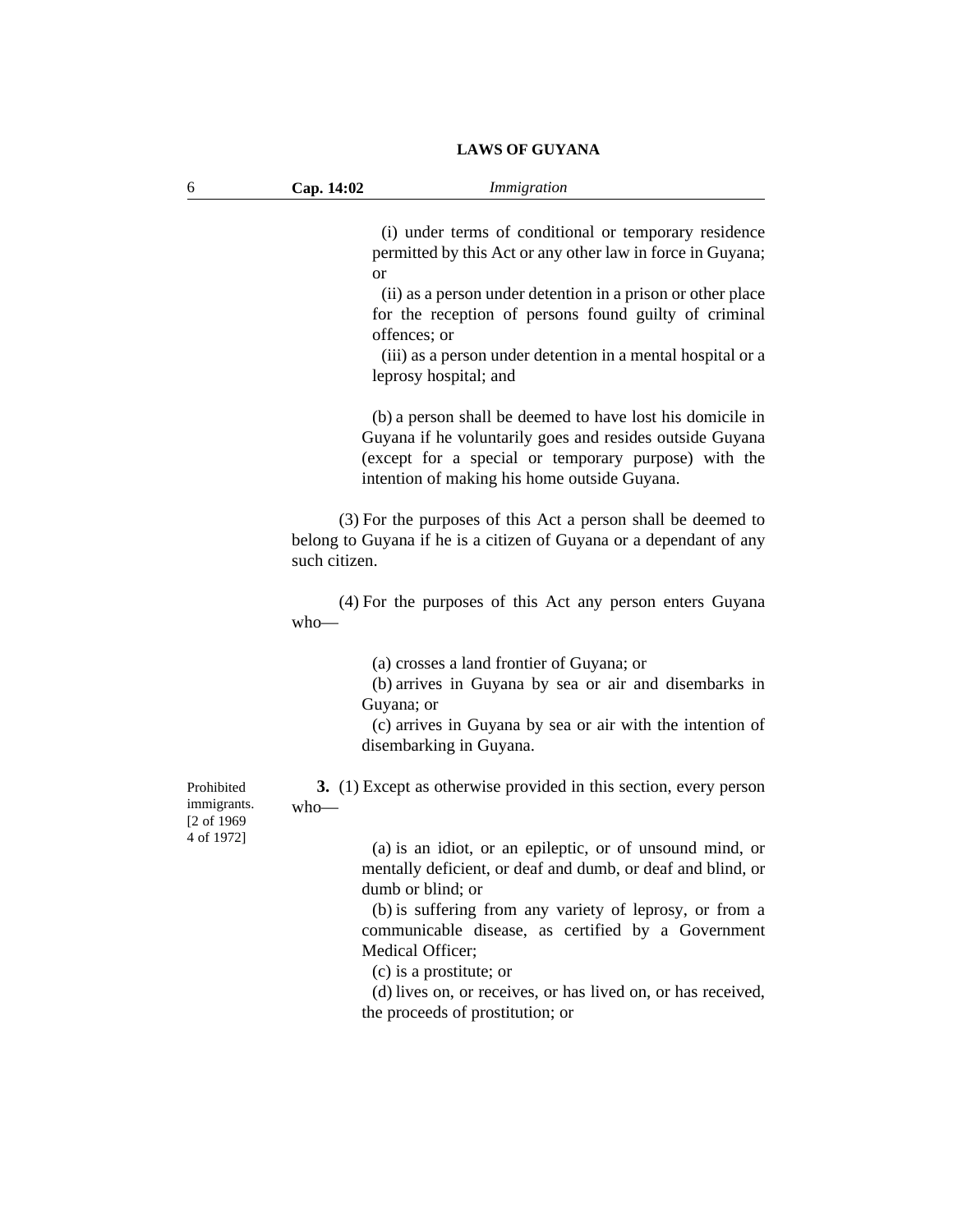(e) is a member of a class of persons, or a person, specified in an order made by the Minister under subsection (3); or

(f) is not in possession of sufficient means to support himself and such of his dependants as he shall bring with him to Guyana; or

(g) is likely if he entered Guyana to become a charge on public funds by reason of infirmity of body or mind, or illhealth, or for any other reason; or

(h) is a dependant of a prohibited immigrant,

shall be a prohibited immigrant for the purposes of this Act; and every person who is deemed under this Act to be a prohibited immigrant may be dealt with as such.

(2) The expression "communicable disease" in subsection (l)(b) means a communicable disease which makes the entry into Guyana of a person suffering from it, dangerous to the community.

(3) Where the Minister is satisfied—

(a) that, on economic grounds or on account of standard or habits of life, the members of any class of persons are undesirable as immigrants; or

(b) on information or advice that any person is undesirable as an inhabitant of, or a visitor to, Guyana; or

(c) that, on the ground that a person has been convicted in any country of an offence for which a sentence of imprisonment has been passed and in respect of which he has not received a free pardon, such person is undesirable as an immigrant—

he may, by order published in the *Gazette*, declare the members of such class of persons or such person as the case may be to be prohibited immigrants or a prohibited immigrant, and may from time to time exempt any member of a class of persons from the operation of an order made under paragraph (a).

(4) The Minister may from time to time exempt any person from the provisions of subsection  $(1)(a)$ ,  $(b)$ ,  $(f)$ ,  $(g)$  or  $(h)$ .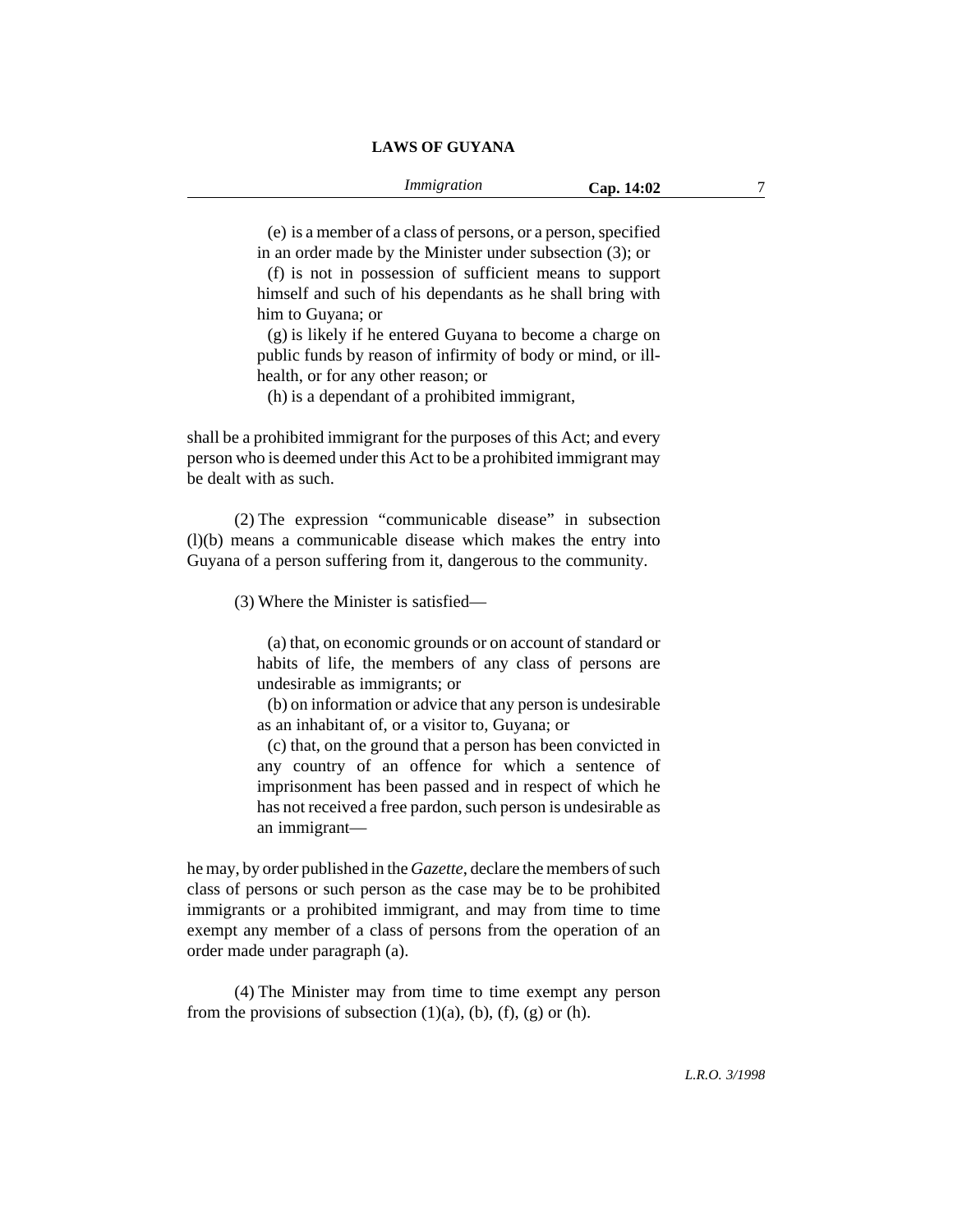(5) The following persons or classes of persons shall not be prohibited immigrants for the purposes of this Act—

> (a) persons who are, within the meaning of section 2(3), deemed to belong to Guyana;

> (b) persons in possession of valid re-entry permits issued under section 36;

(c) persons in the public service;

(d) persons in the service of the Government of any Commonwealth territory;

(e) members of the regular naval, military or air forces of any Commonwealth territory;

(f) members of the mission in Guyana of a foreign sovereign Power, consular officers and consular employees in Guyana of a foreign sovereign Power, and members of their families forming part of their households;

(g) any other persons or classes of persons who are declared by regulations made under this Act not to be prohibited immigrants for the purposes of this Act;

(h) the dependants of any person under the foregoing paragraphs of this subsection;

(i) the dependants of any person who is not a prohibited immigrant.

Immigration officers.

**4.** (1) The Commissioner of Police shall be the Chief Immigration Officer for the purposes of this Act.

(2) A Deputy Chief Immigration Officer may be appointed and such officer shall have and may exercise all the powers, functions and duties of the Chief Immigration Officer under this Act.

(3) Immigration officers may be appointed for the purposes of this Act or for any specified part thereof.

(4) The Chief Immigration Officer may, by writing under his hand, authorise any member of the police force, subject to such directions as he may give to him from time to time, to exercise and perform in a specified part of Guyana, and any such authorised person shall have and may exercise and perform subject to such directions, all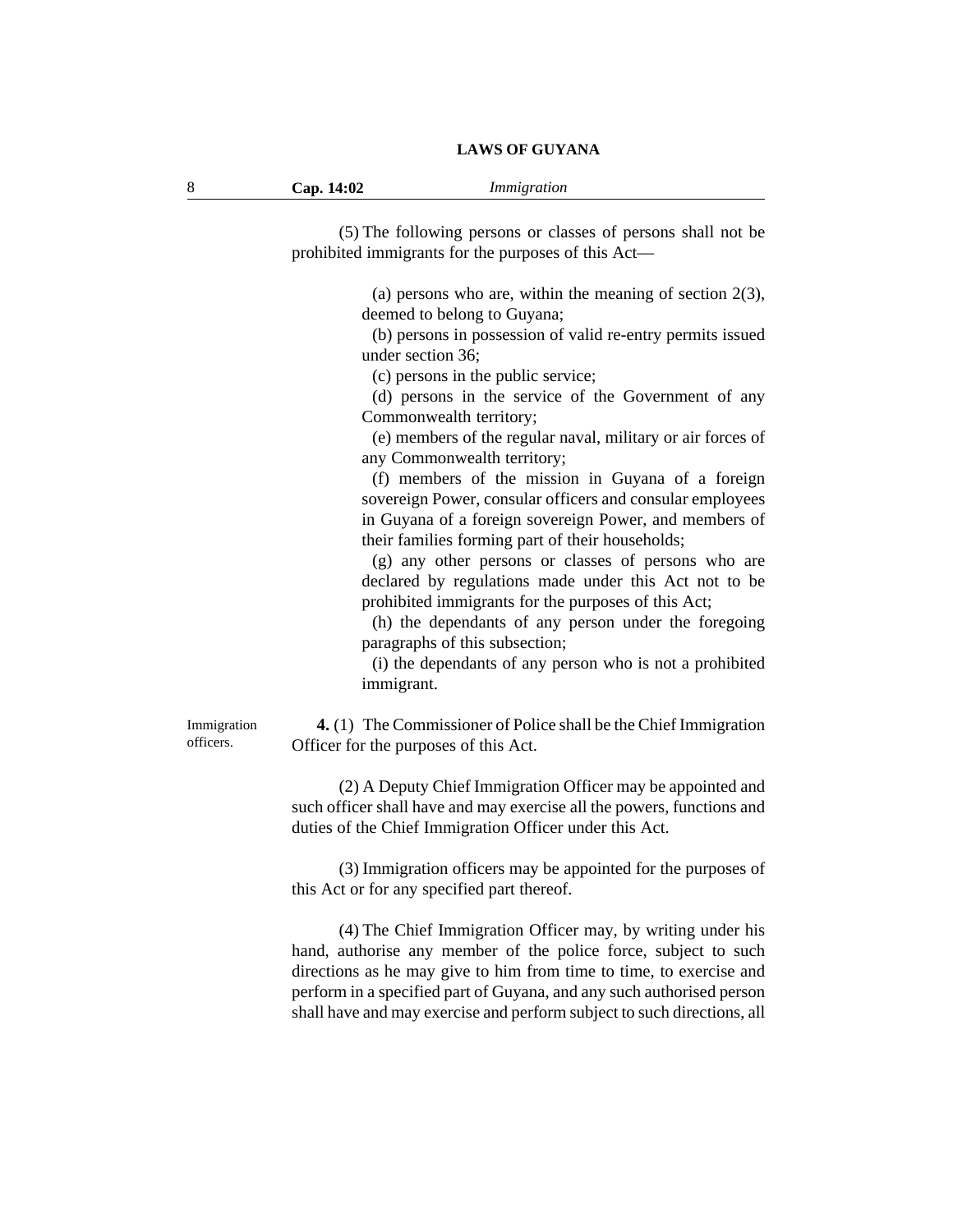the powers, functions and duties of an immigration officer; and the Chief Immigration Officer may at any time, by writing under his hand, cancel any such authorisation.

(5) Every appointment or authorisation under this section shall be published in the *Gazette*.

(6) For the purpose of performing his duties under this Act, every immigration officer shall have, and may exercise and perform, all the powers, functions and duties of a member of the police force.

**5.** (1) Except as otherwise provided in this section, every person entering Guyana without a passport shall be deemed to be a prohibited immigrant unless he explains why he has no passport and establishes to the satisfaction of the immigration officer his identity and national status.

(2) Subject to any order made under subsection (3), the expression "passport" in this section means a passport duly issued to the person named therein by or on behalf of the Government of the country of which he is a subject or citizen and for the time being in force, and containing a photograph of such person, and includes a certificate of identity or a travel permit and any other document establishing to the satisfaction of the immigration officer the identity and national status of the person entering Guyana.

(3) The Minister may, by order,—

(a) direct that no passport of a subject or citizen of any foreign country, or of any specified foreign country, shall be accepted as such under this section unless it bears a Guyana consular visa; and

(b) declare the circumstances or conditions under which such provision shall not apply.

Person entering Guyana to have a passport. [2 of 1969]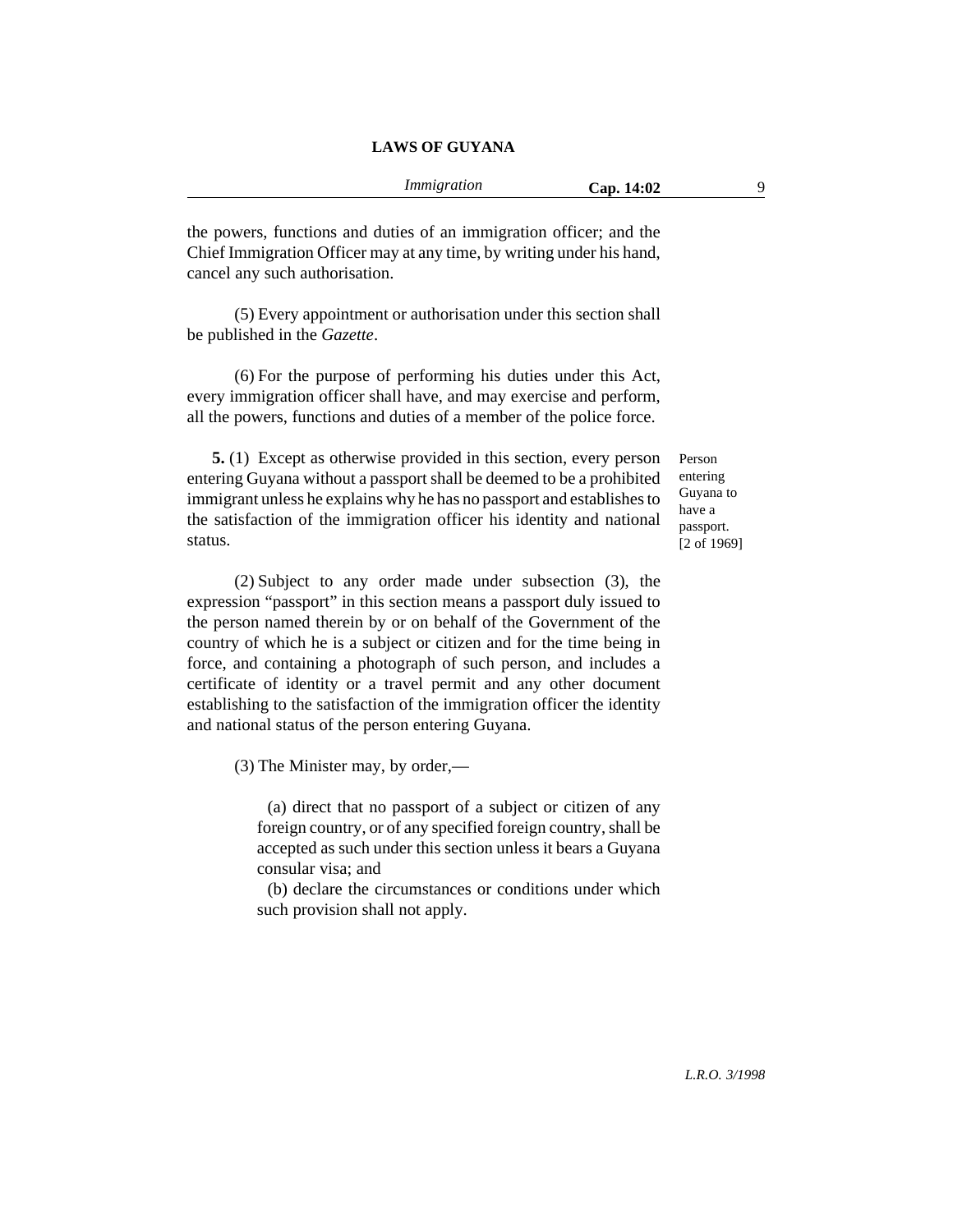10 **Cap. 14:02** *Immigration*

(4) The President may, by order published in the *Gazette*, exempt from the provisions of this section any person or any class of persons entering Guyana, and such exemption may be general or subject to such conditions, restrictions, limitations or exceptions as are specified in the order.

**6.** (1) The Minister may, by directions in writing, impose restrictions on the right of—

> (a) any person to leave Guyana if he is satisfied that it is necessary so to do in the interests of defence, public safety or public order or for the purpose of preventing the subversion of democratic institutions in Guyana;

> (b) persons generally or any class of persons to leave Guyana if he is satisfied that it is necessary so to do in the interests of defence, public safety, public order, public morality or public health or for the purpose of preventing the subversion of democratic institutions in Guyana.

(2) Where any person is the subject of directions given by the Minister under subsection (l)(a), notice thereof in writing (together with a concise statement of the grounds for the imposition of the restrictions, so, however, that no defect of any kind in such statement shall invalidate the directions) shall be served on him by an immigration officer as soon as practicable after the directions have been given and his case shall be reviewed by the tribunal established by section 13 of the National Security (Miscellaneous Provisions) Act, and the said section 13 shall apply *mutatis mutandis* in relation to the review of the case of any such person as it applies to the review of the case of a person who is the subject of an order made under section 12 of that Act.

(3) Notice of any directions given by the Minister under subsection (l)(b) shall be published in the *Gazette* and in one newspaper circulating in Guyana.

Restrictions on the right to leave Guyana. [2 of 1969 14 of 1997]

c. 16:02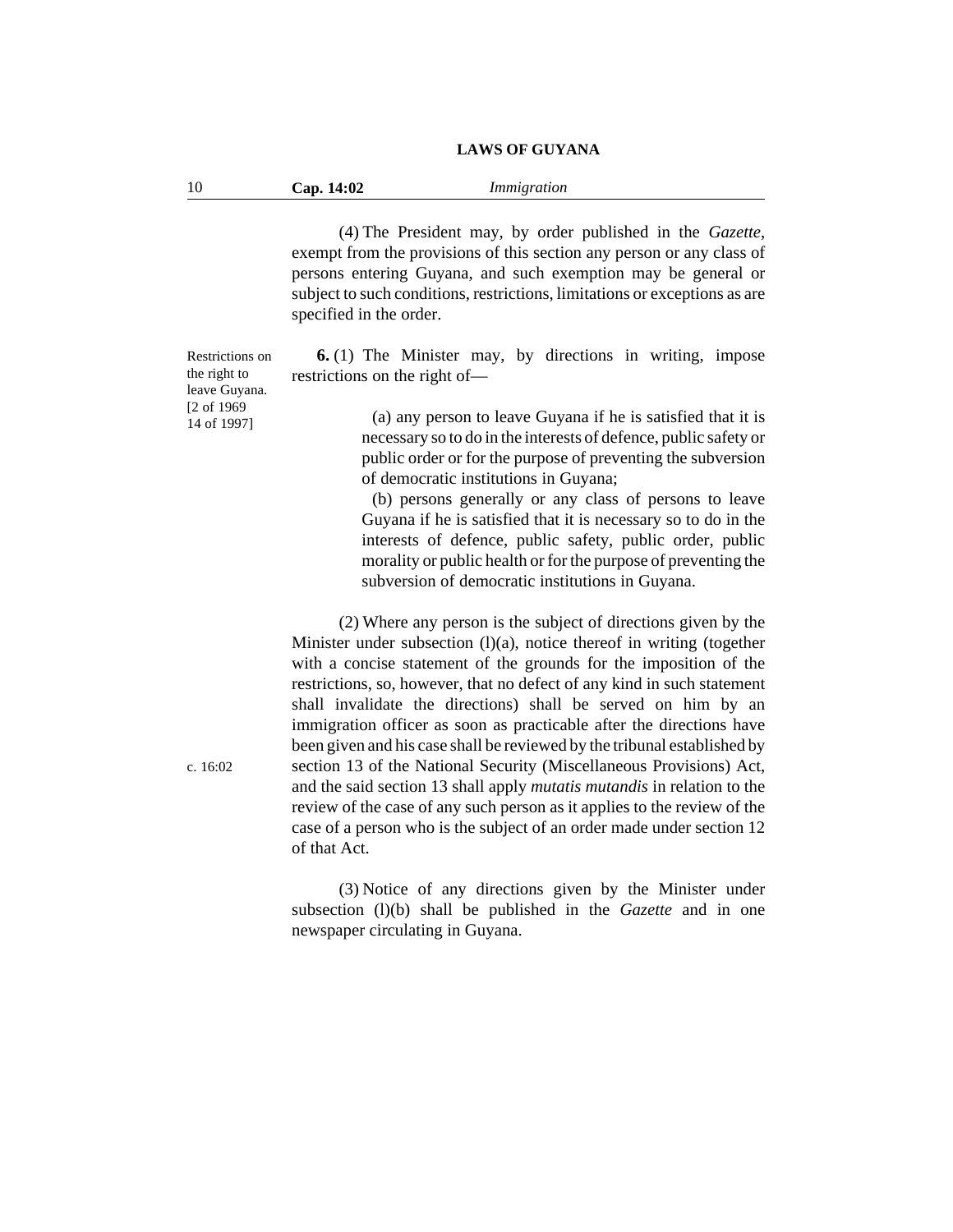(4) Any person with respect to whom directions have been given

pursuant to subsection  $(l)(a)$ , or any member of a class of persons with respect to whom directions have been given pursuant to paragraph (b) of the said subsection—

> (a) shall forthwith upon notice thereof being served on him, or upon publication thereof, as the case may be, surrender to the Chief Immigration Officer or any other immigration officer any valid passport issued to him by or on behalf of the Government of Guyana and the Chief Immigration Officer shall retain such passport so long as those directions continue in force; and if that person does not possess such a passport any application made by him for the purpose of procuring the issue to him of such a passport shall not be entertained so long as those directions continue in force;

> (b) may, so long as those directions continue in force, be prevented by any immigration officer, member of the Police Force, or officer or soldier of the Guyana Defence Force, from leaving Guyana by any means whatever for any place outside Guyana and the immigration officer, member of the Police Force, or officer or soldier of the Guyana Defence Force may, for that purpose, take any necessary measures, including the use with any assistance of such force as is reasonably justifiable in the circumstances.

(5) Any person who contravenes or fails to comply with any of the provisions of this section or any directions given thereunder shall be liable on summary conviction to a fine of not less than twenty-five thousand dollars nor more than fifty thousand dollars and to imprisonment for two years.

(6) In this section, the expression "passport" includes a certificate of identity or a travel permit and any other document establishing the identity and national status of the person in respect of whom it has been issued.

**7.** (1) No person shall enter Guyana by sea or by air except at a port of entry under this Act.

[15 of 1998]

*L.R.O. 3/1998*

Entry of persons into Guyana.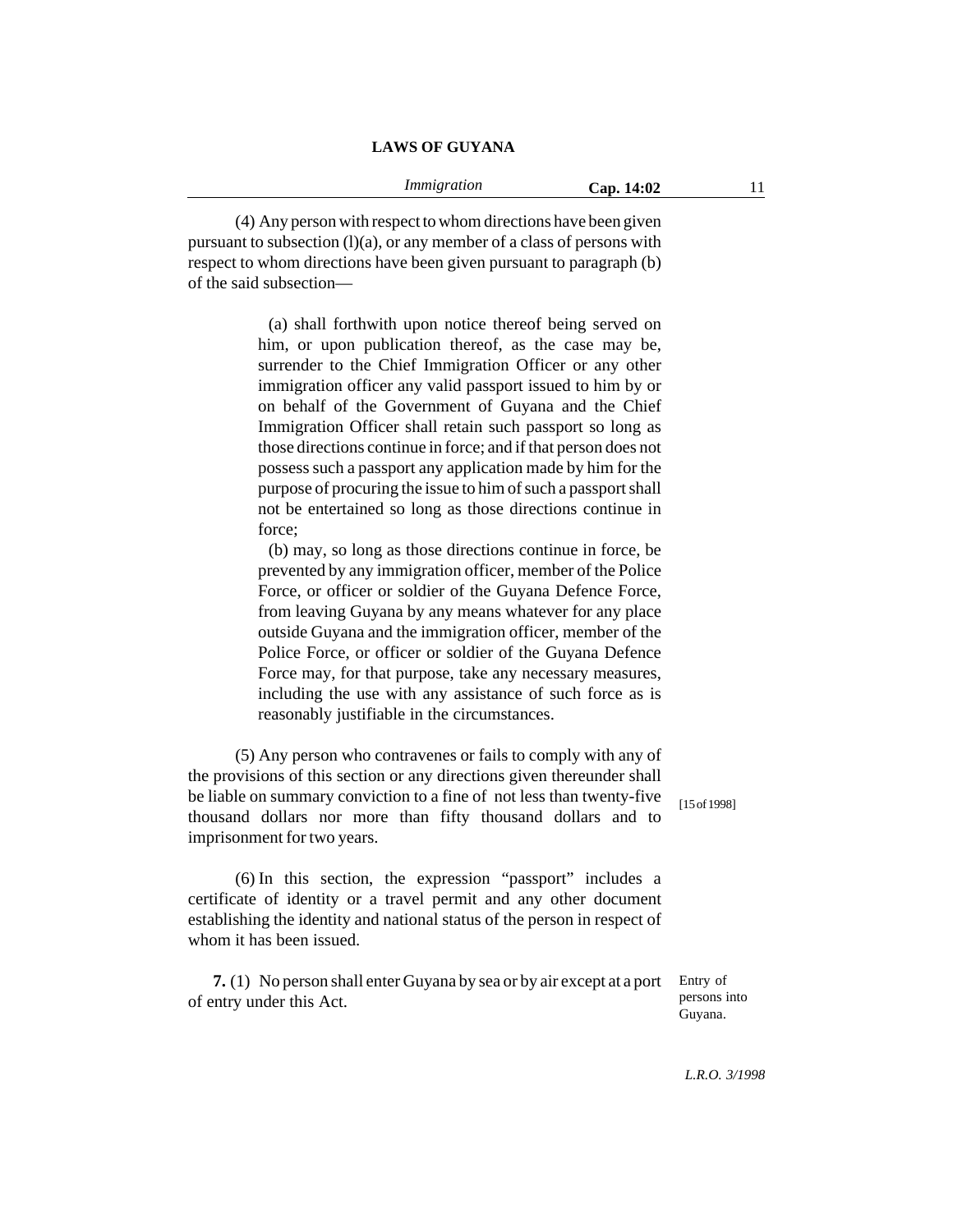| 12 | Cap. 14:02 | Immigration |
|----|------------|-------------|
|----|------------|-------------|

(2) Where a person enters Guyana by crossing a land frontier of Guyana he shall forthwith present himself to the nearest immigration officer.

(3) No person arriving in Guyana by sea or air shall disembark without the consent of an immigration officer.

(4) The master of the vessel in which a person arrives in Guyana by sea or air shall not allow any such person to disembark from the vessel without the consent of an immigration officer.

(5) Any person who contravenes, or fails to comply with, any of the provisions of subsection  $(l)$ ,  $(2)$  or  $(3)$  shall be deemed to be a prohibited immigrant.

**8.** (1) The master of a vessel arriving from any place outside Guyana or departing from Guyana shall—

> (a) answer truthfully to the best of his ability all proper questions relating to the passengers and members of the crew, in so far as is necessary for the purposes of this Act, put to him by an immigration officer; and

> (b) if required so to do, furnish the immigration officer with a list in duplicate, in the form from time to time approved by the Chief Immigration Officer, containing the names of the passengers and members of the crew arriving or departing as the case may be, and such other information as may be prescribed.

(2) Every passenger and member of the crew in a vessel arriving from any place outside Guyana or departing from Guyana shall supply the information necessary for the preparation of the list under subsection  $(1)$ .

(3) Every immigration officer shall have the power to board and search any vessel at any time and at all places in Guyana.

List of passengers and members of the crew and matters in connection therewith. [48 of 1952]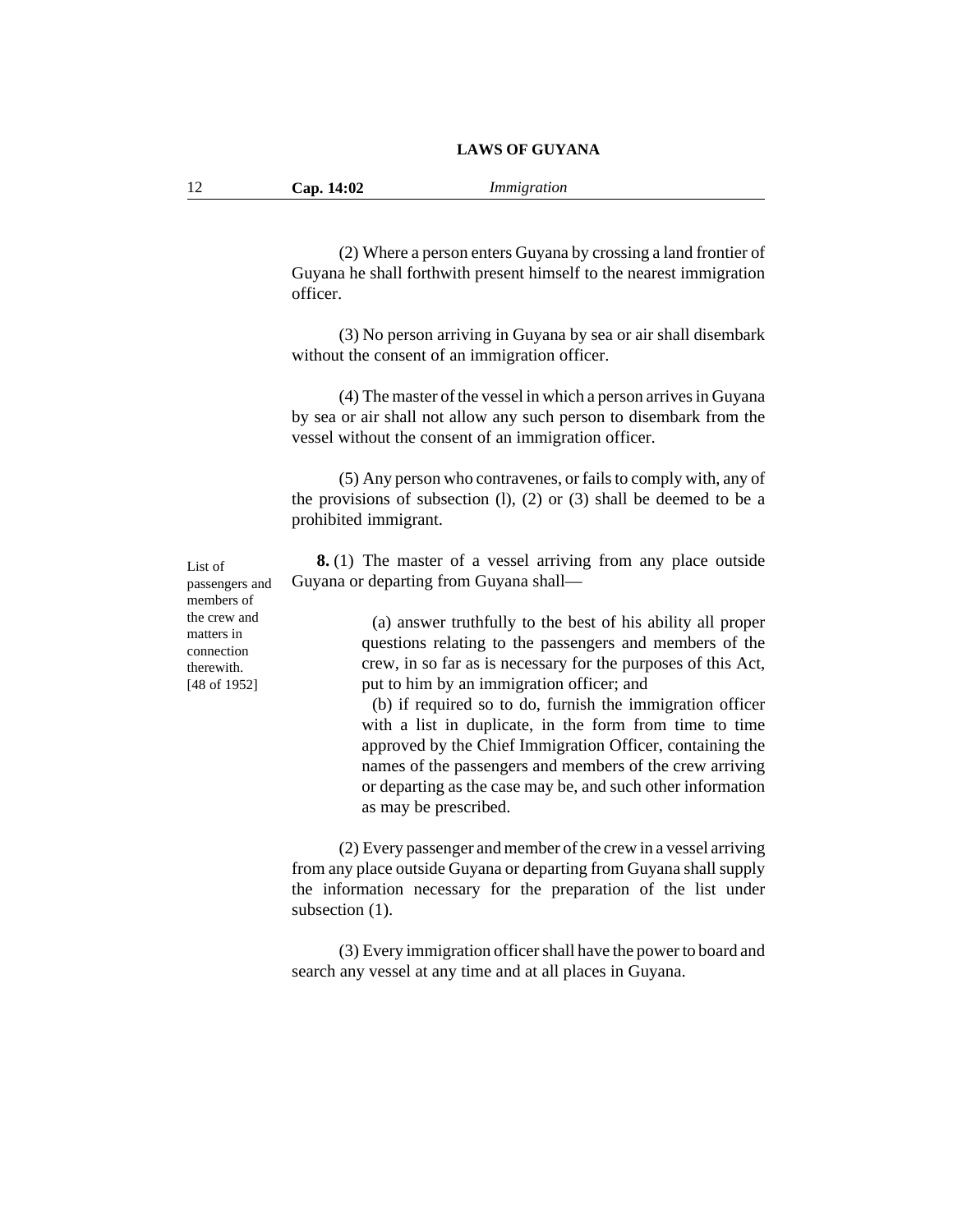| Immigration | Cap. 14:02 |  |
|-------------|------------|--|
|             |            |  |

**9.** (1) Every person who enters Guyana by sea, air or land shall—

person entering Guyana.

Duty of

(a) answer truthfully to the best of his ability all proper questions, in so far as is necessary for the purposes of this Act, put to him by an immigration officer; and

(b) if required by an immigration officer so to do,—

(i) make and sign the prescribed declaration; and (ii) submit to be examined by a Government Medical Officer.

(2) Any person who contravenes, or fails to comply with, any of the provisions of this section shall be deemed to be a prohibited immigrant.

**10.** (l) No person shall depart from Guyana by sea or by air except at a port of entry under this Act.

(2) The master of a vessel departing from Guyana shall not allow any person to embark thereon without the consent of an immigration officer.

(3) Where a person desires to depart from Guyana by crossing a land frontier he shall, before departing, present himself to the nearest immigration officer.

(4) Every person departing from Guyana shall—

(a) answer truthfully to the best of his ability all proper questions, in so far as is necessary for the purposes of this Act, put to him by an immigration officer; and

(b) make and sign the prescribed declaration.

(5) In the performance of his duties under this section, an immigration officer shall have the power to board and search any vessel at any time and place in Guyana and to detain any person who contravenes, or fails to comply with, any of the provisions of this section.

Departure of persons from Guyana. [2 of 1969 14 of 1997]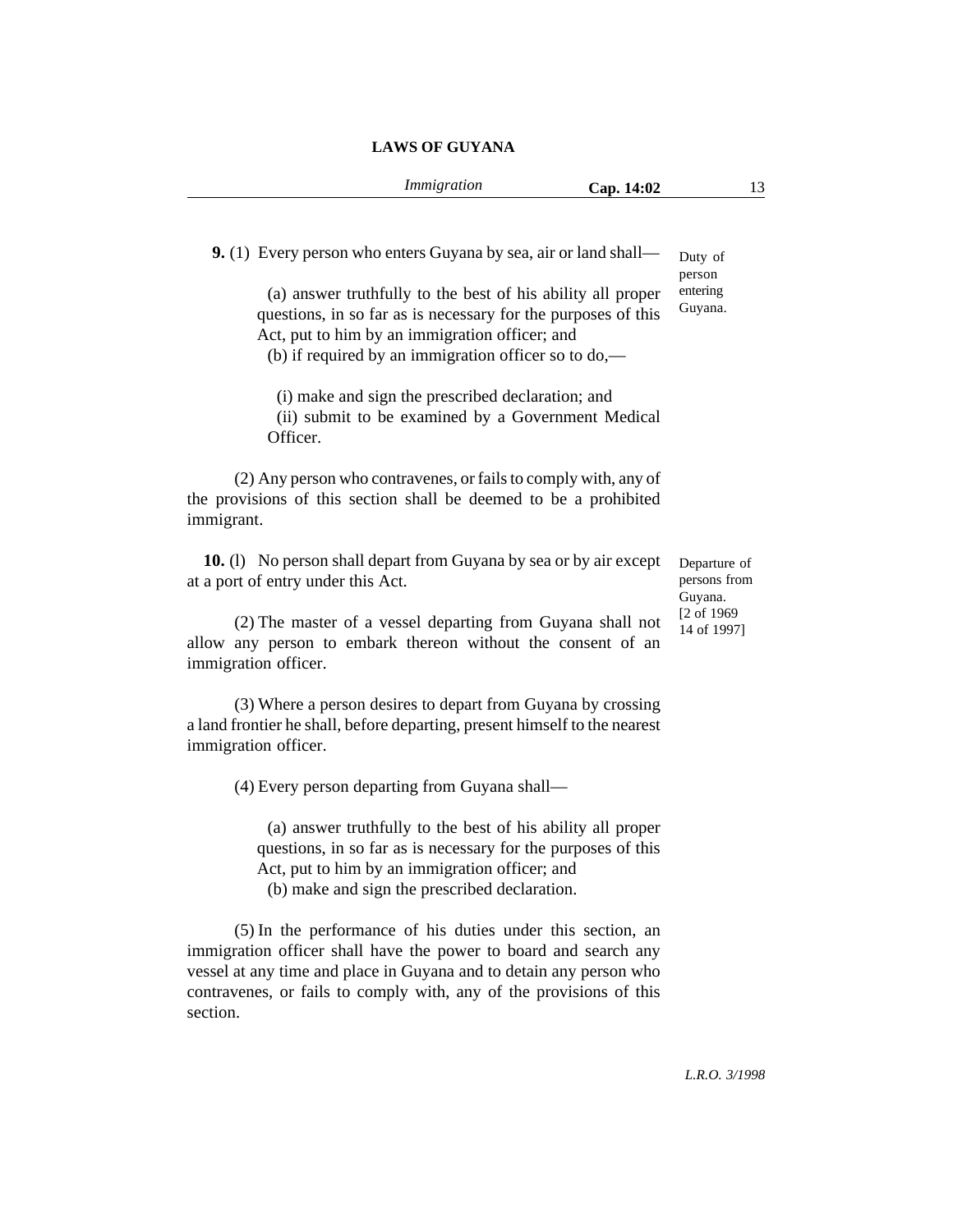|                                                                                  | $(6)$ Every person who-                                                                                                                                                                                                                                                                                                         |
|----------------------------------------------------------------------------------|---------------------------------------------------------------------------------------------------------------------------------------------------------------------------------------------------------------------------------------------------------------------------------------------------------------------------------|
|                                                                                  | (a) contravenes or fails to comply with any of the<br>provisions of this section; or<br>(b) knowingly and wilfully gives an untrue answer to any<br>of the questions referred to in subsection $(4)(a)$ ; or<br>(c) knowingly and wilfully makes any false statement in<br>the declaration referred to in subsection $(4)(b)$ , |
| [15 of 1998]                                                                     | shall be liable on summary conviction to a fine of not less than twenty<br>thousand dollars nor more than forty thousand dollars and to<br>imprisonment for twelve months.                                                                                                                                                      |
| Certificate that<br>immigrant not<br>a prohibited<br>immigrant                   | 11. (1) Where an immigration officer decides that an immigrant is<br>not a prohibited immigrant he may, and shall if required so to do, issue<br>to the immigrant a certificate to that effect.                                                                                                                                 |
|                                                                                  | (2) The certificate shall be in such form as may from time to<br>time be approved by the Chief Immigration Officer modified, if<br>necessary, to suit the circumstances of any particular case.                                                                                                                                 |
|                                                                                  | (3) The certificate shall contain such particulars and marks,<br>together with any finger-prints, as may be deemed necessary for the<br>purpose of identification.                                                                                                                                                              |
|                                                                                  | (4) The certificate may be endorsed on the passport or other<br>document establishing the identity and national status of the person to<br>whom the certificate relates.                                                                                                                                                        |
| Permit to<br>remain in<br>Guyana for a<br>temporary<br>purpose.<br>$[9$ of 1992] | 12. (1) An immigration officer, without deciding whether or not an<br>immigrant is a prohibited immigrant, may, at the request of the<br>immigrant, grant him a permit to enter and remain in Guyana for such<br>period not exceeding three months as may be specified in the permit-                                           |
|                                                                                  | (a) as a passenger in transit; or<br>(b) for medical treatment; or<br>(c) as a visitor; or<br>(d) for purposes of employment; or                                                                                                                                                                                                |

14 **Cap. 14:02** *Immigration*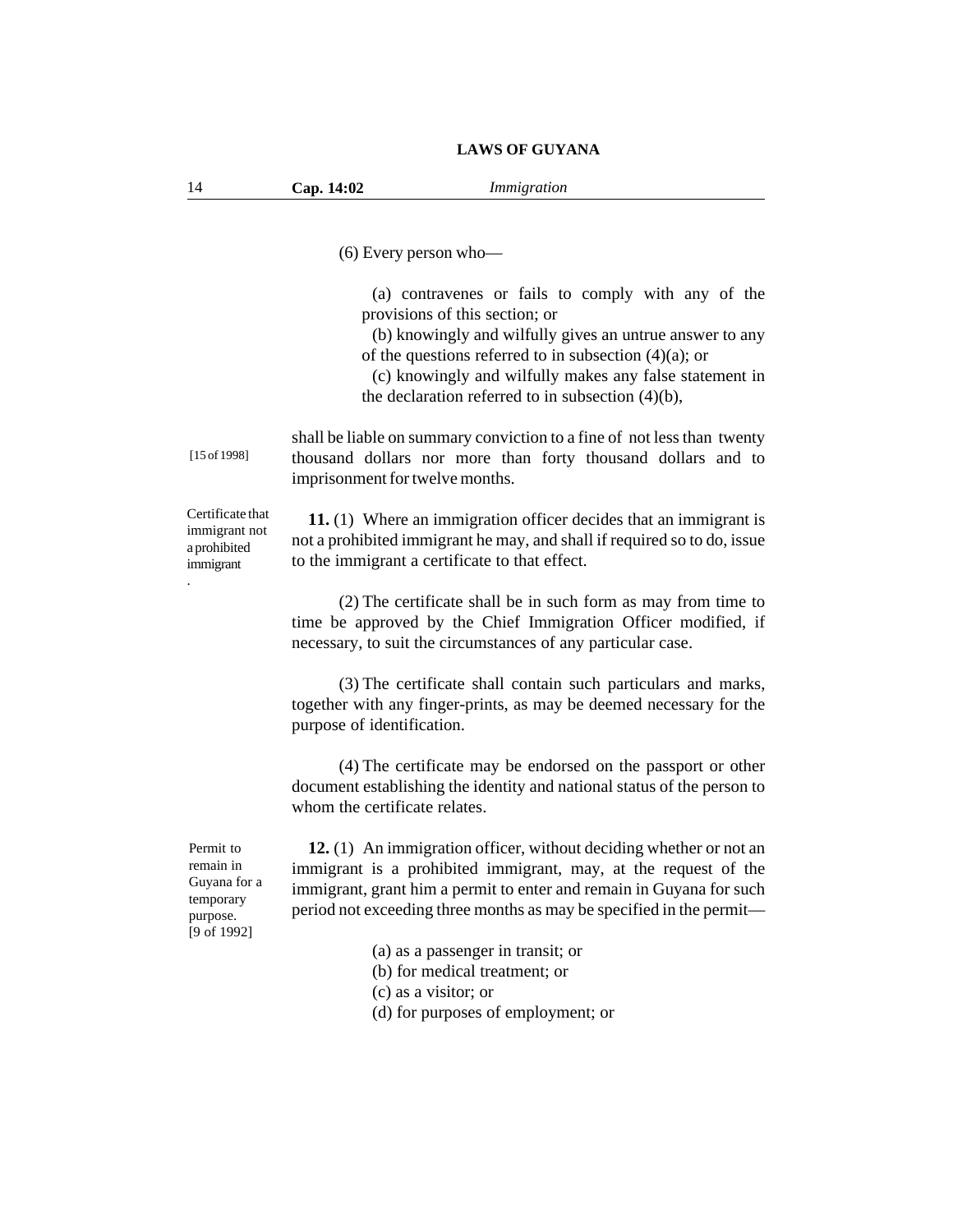(e) for purposes of trade or business; or

(f) for any other purpose of a temporary nature,

where the immigration officer is satisfied that the immigrant's request for such permit is made in good faith.

(2) The immigration officer may, before granting a permit under this section, require the immigrant requesting the same to furnish the prescribed security.

(3) Where a permit under this section has been granted by an immigration officer, the Chief Immigration Officer may from time to time extend the period specified in the permit up to a maximum of three years from the date of entry into Guyana of the immigrant to whom the permit relates.

(4) The Chief Immigration Officer may, before extending the period specified in a permit under this section, require the immigrant requesting the extension to furnish, if not already furnished, the prescribed security.

(5) The Chief Immigration Officer, in extending the period specified in a permit under this section, may grant the extension subject to such conditions as to place of residence, occupation or any other matter or thing, as he may consider to be expedient.

(6) Whenever an immigrant desires to remain in Guyana after the expiration of the period for which a permit has been granted to or extended for him under this section, he shall before such expiration present himself in person to the Chief Immigration Officer and shall be dealt with, subject to subsection (3), as if he were an immigrant then entering Guyana.

Schedule.

(7) The President may, by order published in the *Gazette*, exempt from any of the provisions of this section any person or any class of persons, mentioned in Part A of the Schedule who are nationals of the countries mentioned in Part B of the Schedule, entering Guyana, where such person or class of persons is seeking to enter and remain in Guyana for a definite or indefinite period for the purpose of seeking employment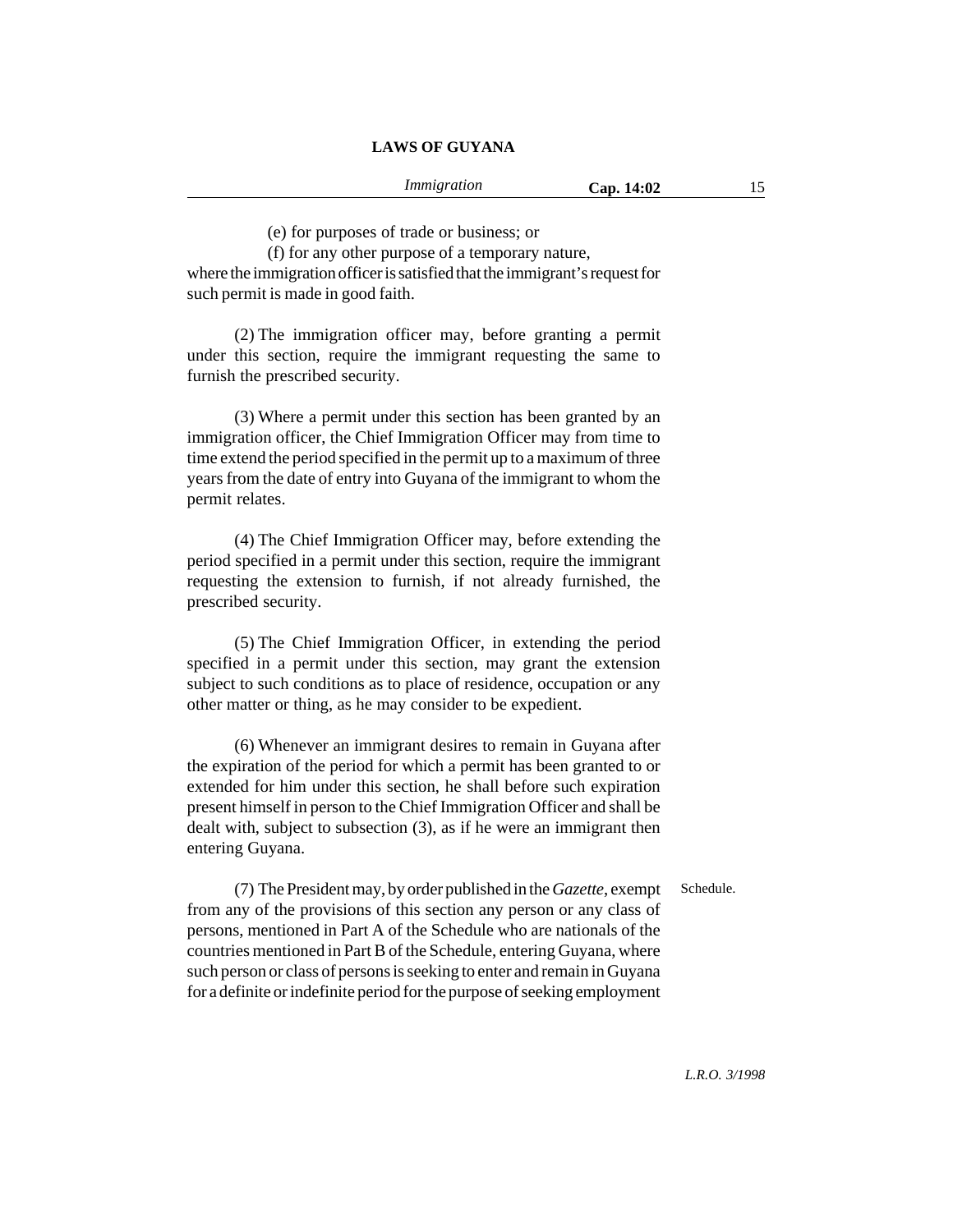| -16 | Cap. 14:02 | Immigration |
|-----|------------|-------------|
|     |            |             |

or otherwise in connection with his work or with sports, or of settling, and such exemption may be general or subject to such conditions, restrictions, limitations or exceptions as are specified in the order.

(8) The President may by order amend the Schedule.

**13.** If an immigrant to whom a permit has been granted under section 12 fails to leave Guyana on or before the expiration of the period for which the permit has been granted, he shall, unless such period has been extended as provided in subsection (3) of that section, be deemed to be a prohibited immigrant.

**14.** An immigration officer may, for the purpose of making further inquiry and for such period as may be necessary therefor, postpone deciding whether an immigrant is or is not a prohibited immigrant and in any such case may, on such conditions as he may deem expedient, grant a permit to the immigrant to remain in Guyana:

Provided that-

(a) the grant of such a permit shall not prejudice in any way the making of the decision as to whether the immigrant is or is not a prohibited immigrant, or the taking of any action under this Act as a consequence of such decision; and

(b) no such action shall be taken while such permit is still in force.

**15.** Except as otherwise provided by this Act, no person—

(a) who is a prohibited immigrant; or

(b) who being deemed under this Act to be a prohibited immigrant, is dealt with as such-

shall enter or remain in Guyana.

Immigrant to be deemed prohibited immigrant if he fails to leave Guyana on or before the expiration of permit granted under section 12. Postponement of decision by immigration officer.

Prohibited immigrant not to enter or remain in Guyana.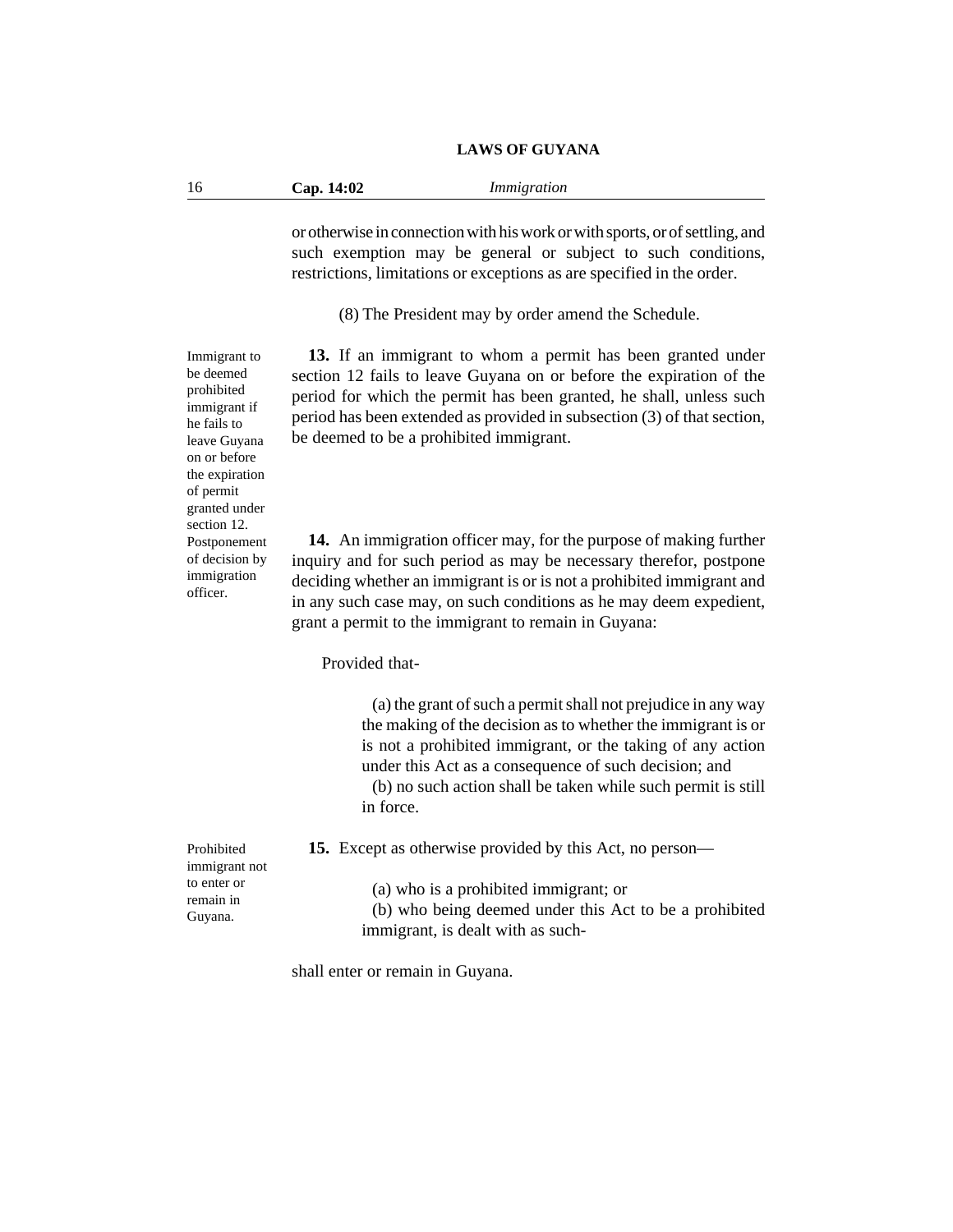| <b>LAWS OF GUYANA</b> |
|-----------------------|
|-----------------------|

**16.** (l) An immigration officer who decides that an immigrant is a prohibited immigrant may in his discretion—

> (a) order him to leave Guyana and proceed immediately by the same vessel (or other means of transportation) by which he arrived;

> (b) order him to leave Guyana within a specified period to be determined by the immigration officer; or

> (c) cause him to be arrested and brought before a magistrate's court, with a view to an order being made for his removal from Guyana.

(2) The specified period in an order made under subsection (l)(b) may from time to time be extended by an immigration officer, and such extension may be granted after the expiration of the specified period.

(3) Where the immigrant to whom an order made under subsection  $(l)(b)$  relates, gives notice of appeal under section 27 he shall not, without his consent in writing, be removed from Guyana before the hearing and determination of the appeal.

**17.** (1) Subject to this Act, the President or an immigration officer may grant a permit, subject to such conditions as may be deemed expedient, to a prohibited immigrant to enter and remain in Guyana:

Provided that an immigration officer shall, in granting such permit, act subject to and in accordance with the general or special directions of the President.

(2) The expression "conditions" in subsection (1) means conditions as to duration, place of residence, occupation, or furnishing of security, and includes conditions as to any other matter or thing whether similar or not to the matters or things in this subsection specified.

Powers of immigration officer in relation to prohibited immigrants. [8 of 1956]

Permits to prohibited immigrants.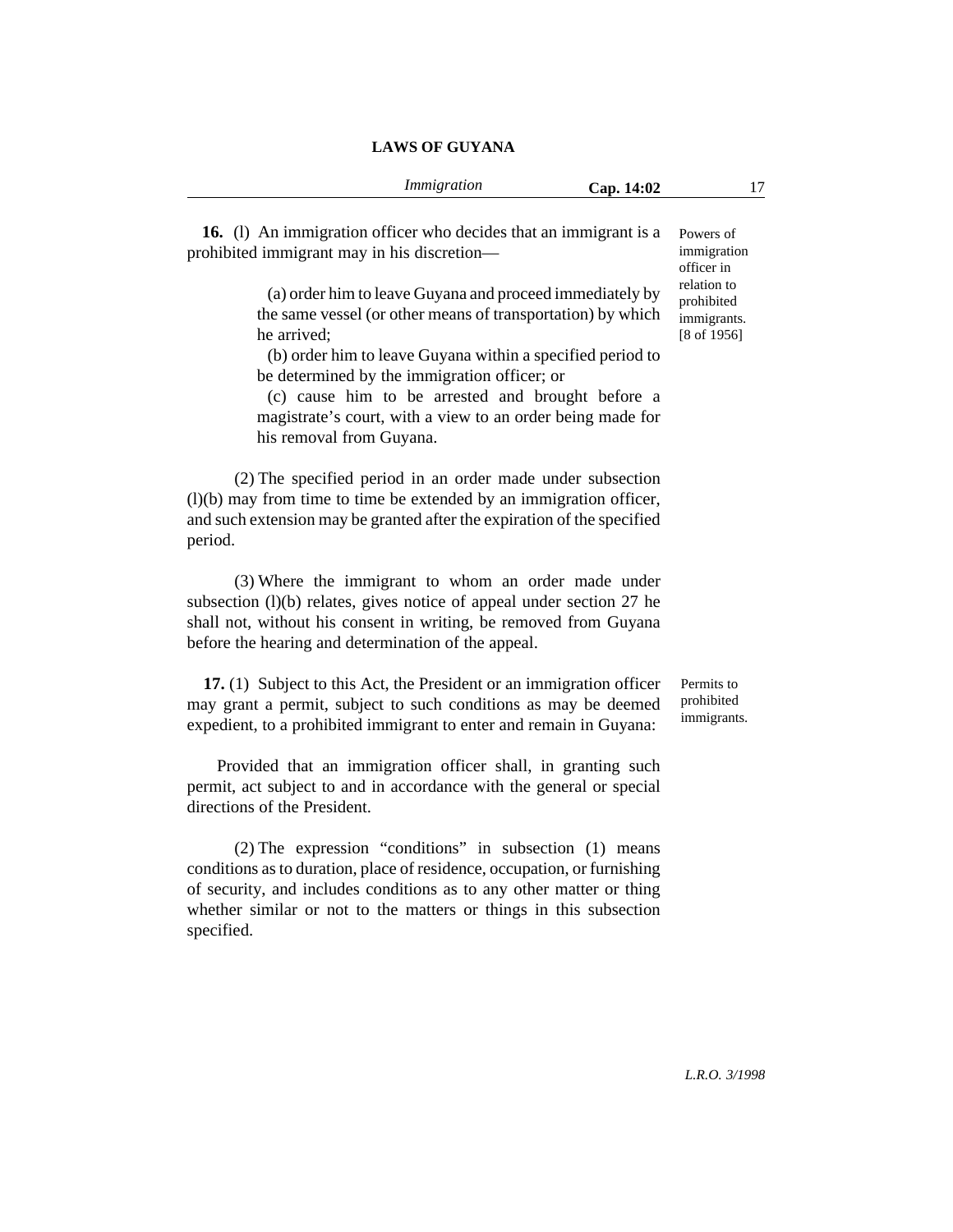| 18                                                                                            | Cap. 14:02                                                                                                                                                                                                                                                                                                                                                                   | Immigration                                                                                                                                                                                                                                                                                                                                                                                                                                                                                |  |
|-----------------------------------------------------------------------------------------------|------------------------------------------------------------------------------------------------------------------------------------------------------------------------------------------------------------------------------------------------------------------------------------------------------------------------------------------------------------------------------|--------------------------------------------------------------------------------------------------------------------------------------------------------------------------------------------------------------------------------------------------------------------------------------------------------------------------------------------------------------------------------------------------------------------------------------------------------------------------------------------|--|
| Permit to<br>immigrant to<br>remain in<br>Guyana<br>pending the<br>furnishing of<br>security. | 18. Where security is required to be furnished in respect of an<br>immigrant, an immigration officer may grant, on such conditions as he<br>may deem expedient, a permit to the immigrant to enter and remain in<br>Guyana pending the furnishing of the security.                                                                                                           |                                                                                                                                                                                                                                                                                                                                                                                                                                                                                            |  |
| Finger-prints.                                                                                | 19. Where an immigration officer decides that an immigrant is a<br>prohibited immigrant or grants or issues a permit or a certificate under<br>this Act to an immigrant, the immigrant shall, if required by an<br>immigration officer so to do, submit to his finger-prints being taken by<br>the immigration officer or by any person on the direction of such<br>officer. |                                                                                                                                                                                                                                                                                                                                                                                                                                                                                            |  |
| Detention in<br>custody under<br>this Act.                                                    |                                                                                                                                                                                                                                                                                                                                                                              | 20. (1) An immigration officer may cause any immigrant (not<br>being an immigrant as to whom an immigration officer has decided<br>that he is not a prohibited immigrant), unless a permit has been granted<br>to him under this Act, to be arrested and brought before a magistrate,<br>and the magistrate shall, if satisfied that this section applies to the<br>immigrant, order that he be detained in custody under this Act, and if<br>not so satisfied he shall order his release. |  |
|                                                                                               | to remain in Guyana.                                                                                                                                                                                                                                                                                                                                                         | (2) Where a person is detained in custody under this section he<br>shall be released from such custody on a permit being granted to him                                                                                                                                                                                                                                                                                                                                                    |  |
| General<br>provisions as<br>to permits.                                                       | case.                                                                                                                                                                                                                                                                                                                                                                        | $21. (1)$ Every permit granted under this Act shall be in the form<br>from time to time approved by the Chief Immigration Officer,<br>modified if necessary in accordance with the facts of any particular                                                                                                                                                                                                                                                                                 |  |

(2) The Chief Immigration Officer may direct that any permit, or any permit of a particular class, granted under this Act may be endorsed on the passport or other document establishing the identity and national status of the immigrant or in such other manner as the Chief Immigration Officer may think fit.

(3) Every permit granted under this Act shall contain such particulars and marks, together with any finger-prints, as may be deemed necessary for the purpose of identification.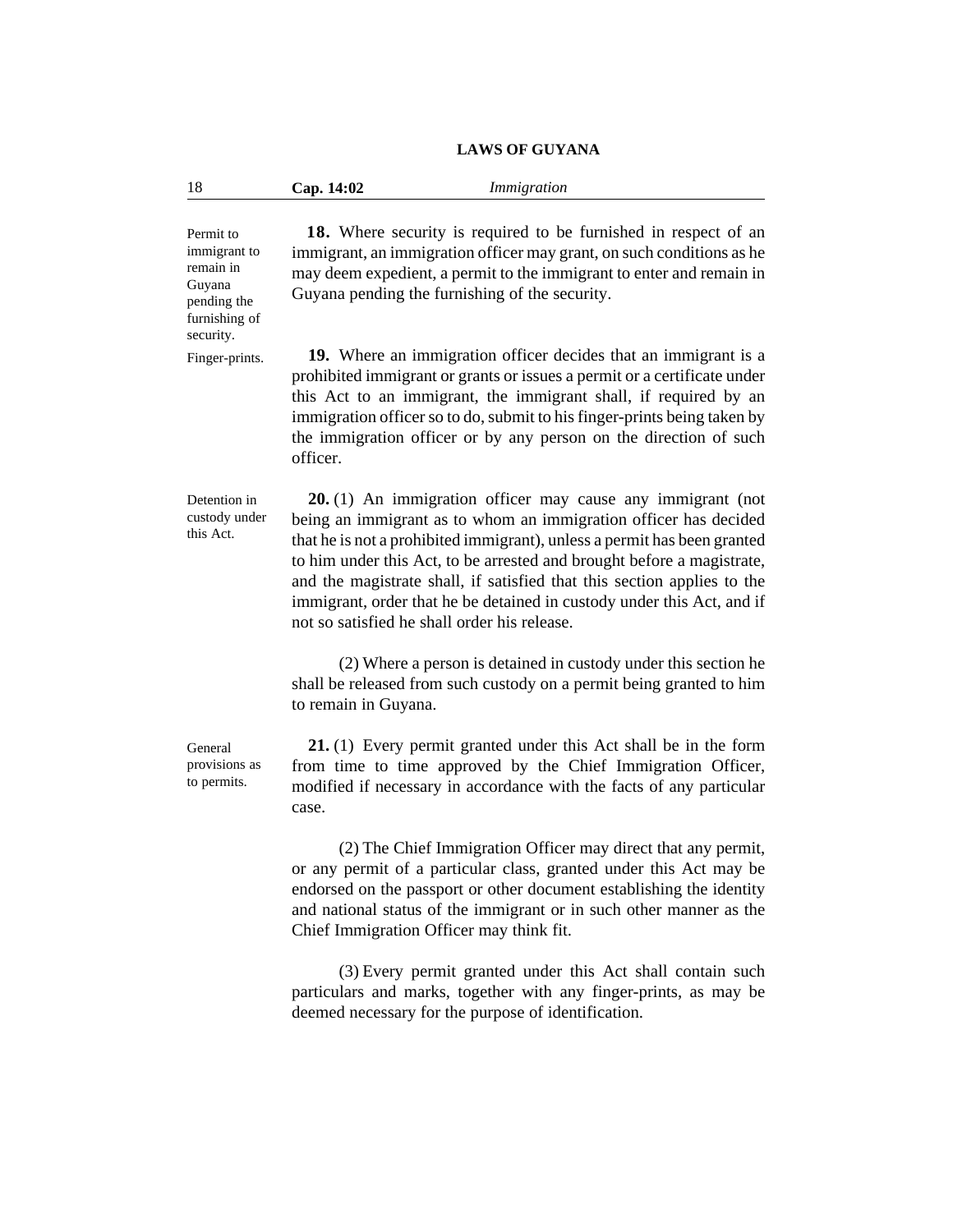(4) A permit granted under this Act may be revoked—

(a) where there is a contravention or failure to comply with the conditions of the permit; or

(b) at any time, by the President or by an immigration officer acting on the direction of the President.

(5) Where a permit is revoked, the immigrant to whom the permit related may be arrested and brought before a magistrate's court to be dealt with under section 20:

Provided that the court may, if the permit was revoked under subsection  $(4)(a)$  and the court is not satisfied that there was a contravention or failure to comply with the conditions of the permit, cancel the revocation of the permit and order the immigrant to be released.

**22.** (1) Every person to whom a permit or certificate under this Act has been granted shall at all times, if required so to do, produce the permit or certificate to any immigration officer or member of the police force.

(2) No person to whom a permit or certificate under this Act has been granted shall lend, transfer, assign, or part with the possession of, such permit or certificate to any other person.

(3) Where a person has in his possession a permit or certificate appearing to have been granted under this Act, he shall answer all questions put to him by an immigration officer or a member of the police force for the purpose of establishing his identity with the person named in the permit or certificate, as the case may be, and shall, if required by an immigration officer or member of the police force so to do, submit to his finger-prints being taken for that purpose.

**23.** Where an immigration officer decides that an immigrant is a prohibited immigrant, he shall give to the immigrant, in the prescribed form, notice of his decision and of the grounds thereof and at the same time inform him that he may, if he think fit, appeal to a magistrate's court; and where such notice is given within seven days of the arrival

Conditions and restrictions relating to permits and certificates.

Notice and grounds of decision that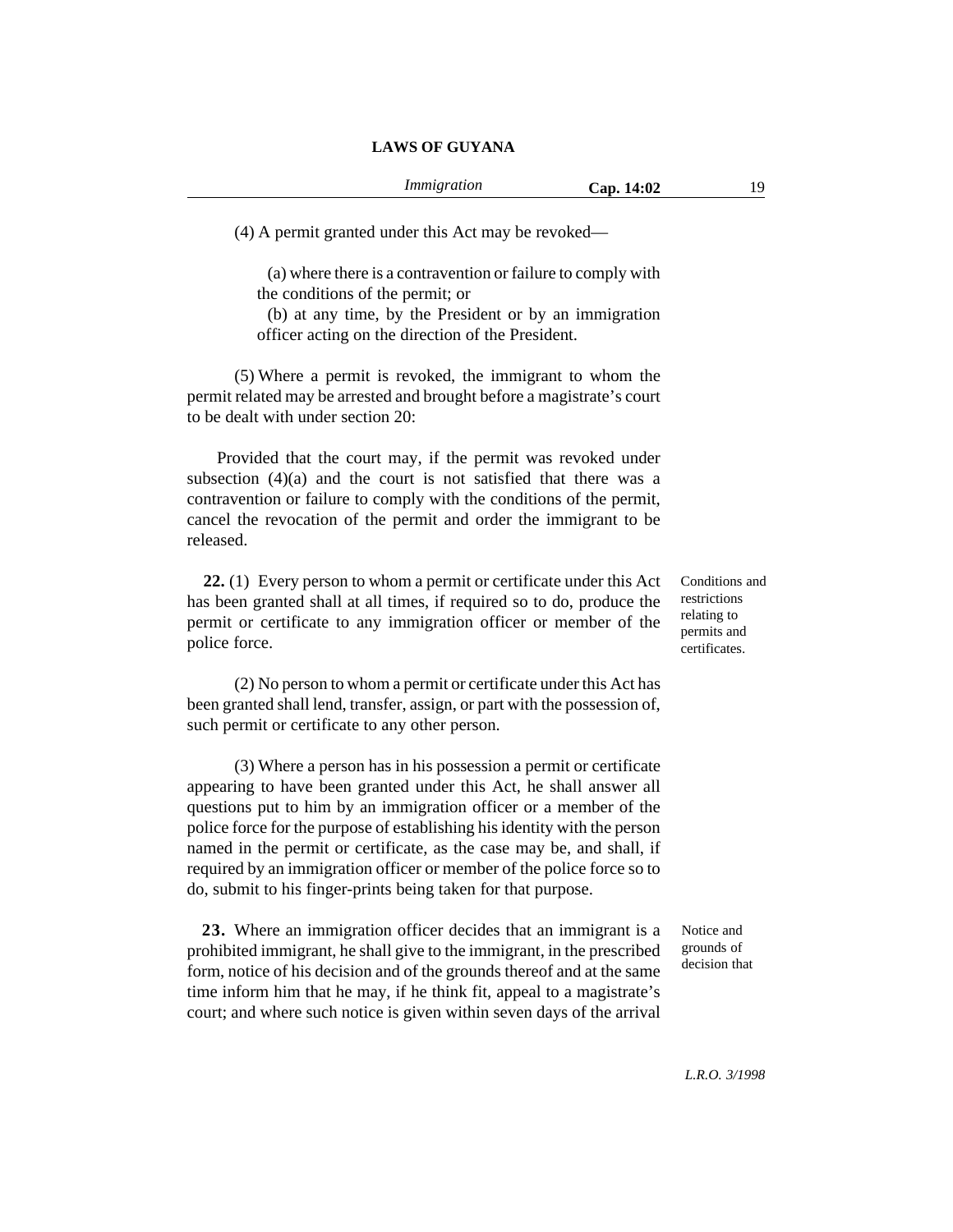| 20                                                                                                                 | Cap. 14:02                      | Immigration                                                                                                                                                                                                                                                                                                                                                                                                                        |
|--------------------------------------------------------------------------------------------------------------------|---------------------------------|------------------------------------------------------------------------------------------------------------------------------------------------------------------------------------------------------------------------------------------------------------------------------------------------------------------------------------------------------------------------------------------------------------------------------------|
| immigrant is a<br>prohibited<br>immigrant.                                                                         | immigrant arrived.              | of the immigrant in Guyana the immigration officer shall serve, or cause<br>to be served, a copy of such notice on the master or agent or owner (if<br>the identity and address of such person are known to the immigration<br>officer and such person is in Guyana) of the vessel by which the                                                                                                                                    |
| Power of Chief<br>Immigration<br>Officer to<br>annul or vary<br>certain<br>decisions of<br>immigration<br>officer. |                                 | 24. (1) Where an immigration officer decides that an immigrant is<br>a prohibited immigrant, the Chief Immigration Officer may, if he<br>thinks fit, whether or not the immigrant has given notice of appeal<br>under section 23, annul that decision and either substitute therefor the<br>decision that the immigrant is not a prohibited immigrant or remit the<br>matter to the immigration officer for further consideration. |
|                                                                                                                    |                                 | (2) An immigrant may appeal to the Chief Immigration Officer<br>from any decision of an immigration officer refusing or revoking a<br>permit, or imposing conditions in a permit, under this Act, and the<br>decision of the Chief Immigration Officer shall be final.                                                                                                                                                             |
| Where<br>immigrant not<br>discovered to<br>be prohibited<br>immigrant<br>until after he<br>enters Guyana.          | therein, by reason only-        | 25. Subject to section 28, where a person enters Guyana without a<br>permit under this Act and at the time he so enters is a prohibited<br>immigrant, he shall not be exempt from the provisions of this Act or be<br>deemed to have acquired a right to remain in Guyana or a domicile                                                                                                                                            |
|                                                                                                                    | remain in Guyana; or<br>Guyana- | (a) that he had not been informed that he could not enter or<br>(b) that he had been allowed to enter or remain in                                                                                                                                                                                                                                                                                                                 |
|                                                                                                                    |                                 | (i) through the oversight of, or any mis-representation<br>made to, an immigration officer; or                                                                                                                                                                                                                                                                                                                                     |

(ii) owing to the decision of an immigration officer that he is not a prohibited immigrant, where such decision was given by mistake or in ignorance of material facts; or

(iii) owing to the fact having been undiscovered that he was a prohibited immigrant.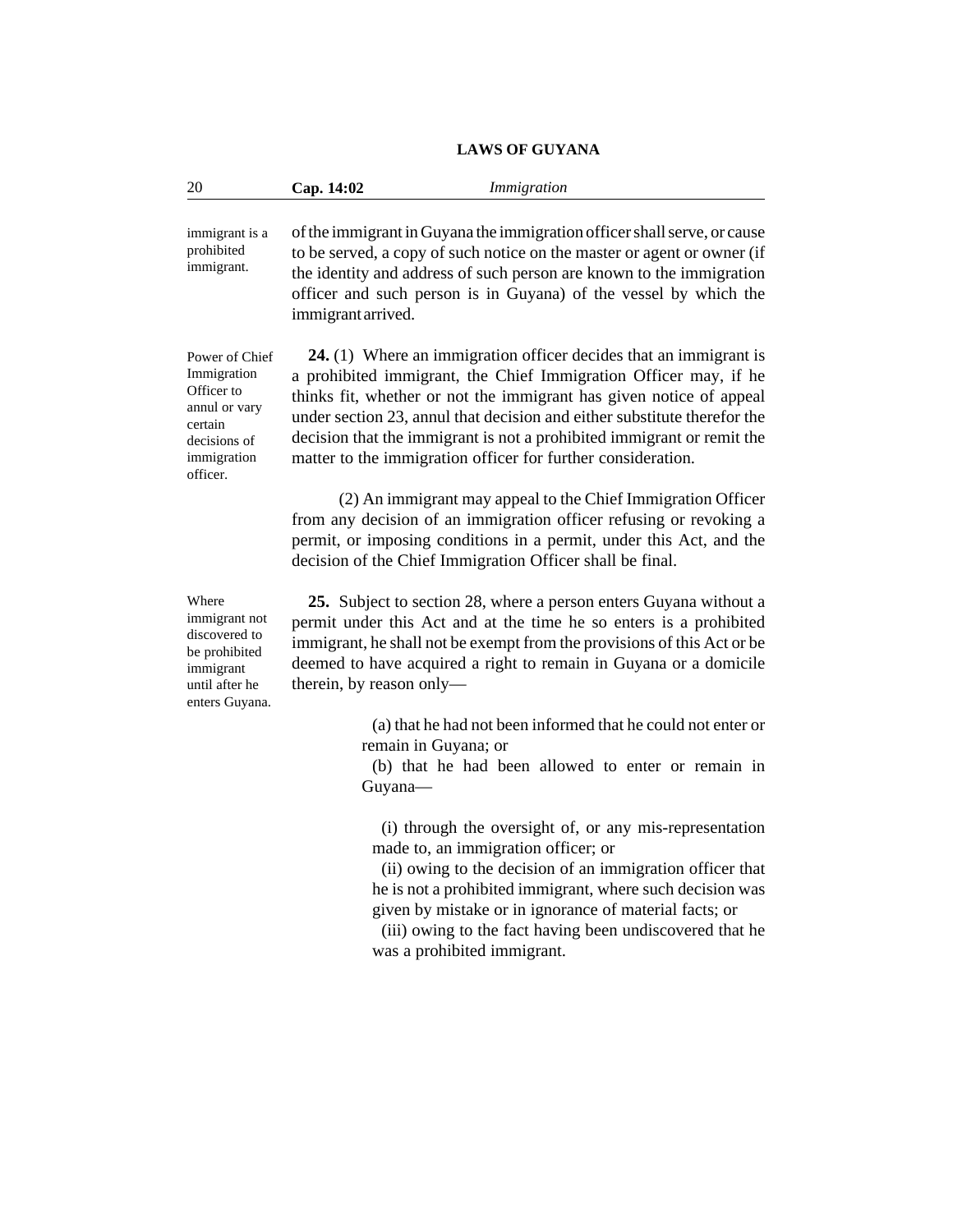|                                                                       | Immigration                                                | Cap. 14:02 | 21                         |
|-----------------------------------------------------------------------|------------------------------------------------------------|------------|----------------------------|
|                                                                       |                                                            |            |                            |
| 26. Except as otherwise provided in this Act, an immigration officer  |                                                            |            | Immigration                |
| shall cause to be removed from Guyana every prohibited immigrant, and |                                                            |            | officer to                 |
| every person deemed to be a prohibited immigrant and dealt with as    |                                                            |            | cause                      |
| such—                                                                 |                                                            |            | prohibited                 |
|                                                                       |                                                            |            | immigrants<br>entering or  |
| (a) who enters Guyana; or                                             |                                                            |            | found in                   |
|                                                                       | (b) who having entered Guyana after the commencement       |            | Guyana to be               |
| of this Act is thereafter found within Guyana.                        |                                                            |            | removed                    |
|                                                                       |                                                            |            | therefrom.                 |
|                                                                       |                                                            |            |                            |
| 27. $(1)$ Where notice under section 23 is given to an immigrant, the |                                                            |            | Appeal from<br>decision of |
| immigrant may appeal—                                                 |                                                            |            | immigration                |
|                                                                       |                                                            |            | officer under              |
|                                                                       | (a) to the nearest magistrate's court, from the decision   |            | section 23.                |
| specified in the notice, by giving notice of appeal in the            |                                                            |            | [2 of 1969]                |
| prescribed form to the immigration officer within seven               |                                                            |            |                            |
| days after the date on which the notice under section 23 was          |                                                            |            |                            |
| given to the immigrant; and                                           |                                                            |            |                            |
|                                                                       | (b) to a judge of the High Court sitting in Chambers, from |            |                            |
| the decision of the magistrate's court, by giving notice of           |                                                            |            |                            |
| appeal in the prescribed form to the immigration officer and          |                                                            |            |                            |
| to the clerk of the said magistrate's court within seven days         |                                                            |            |                            |
| (or within such extended period as may be allowed on an               |                                                            |            |                            |
|                                                                       |                                                            |            |                            |

application made to a Judge of the High Court sitting in Chambers) after the date of the decision of the magistrate's

(2) Where a notice of appeal is given under subsection (l)(b) to

# **LAWS OF GUYANA**

(3) No fee shall be charged for the hearing of any appeal under this section, or for the filing of any documents in relation thereto.

the clerk of the magistrate's court, the clerk shall forthwith transmit to the Registrar of the Supreme Court four copies of the notice of appeal, the notes of proceedings in the magistrate's court, the documentary exhibits, the decision of the magistrate and his reasons therefor (if

court.

available).

(4) Where an immigrant gives notice of appeal under subsection (l)(b), an immigration officer may apply to a magistrate of the magisterial district in which the magistrate's court is situate, or to a judge of the High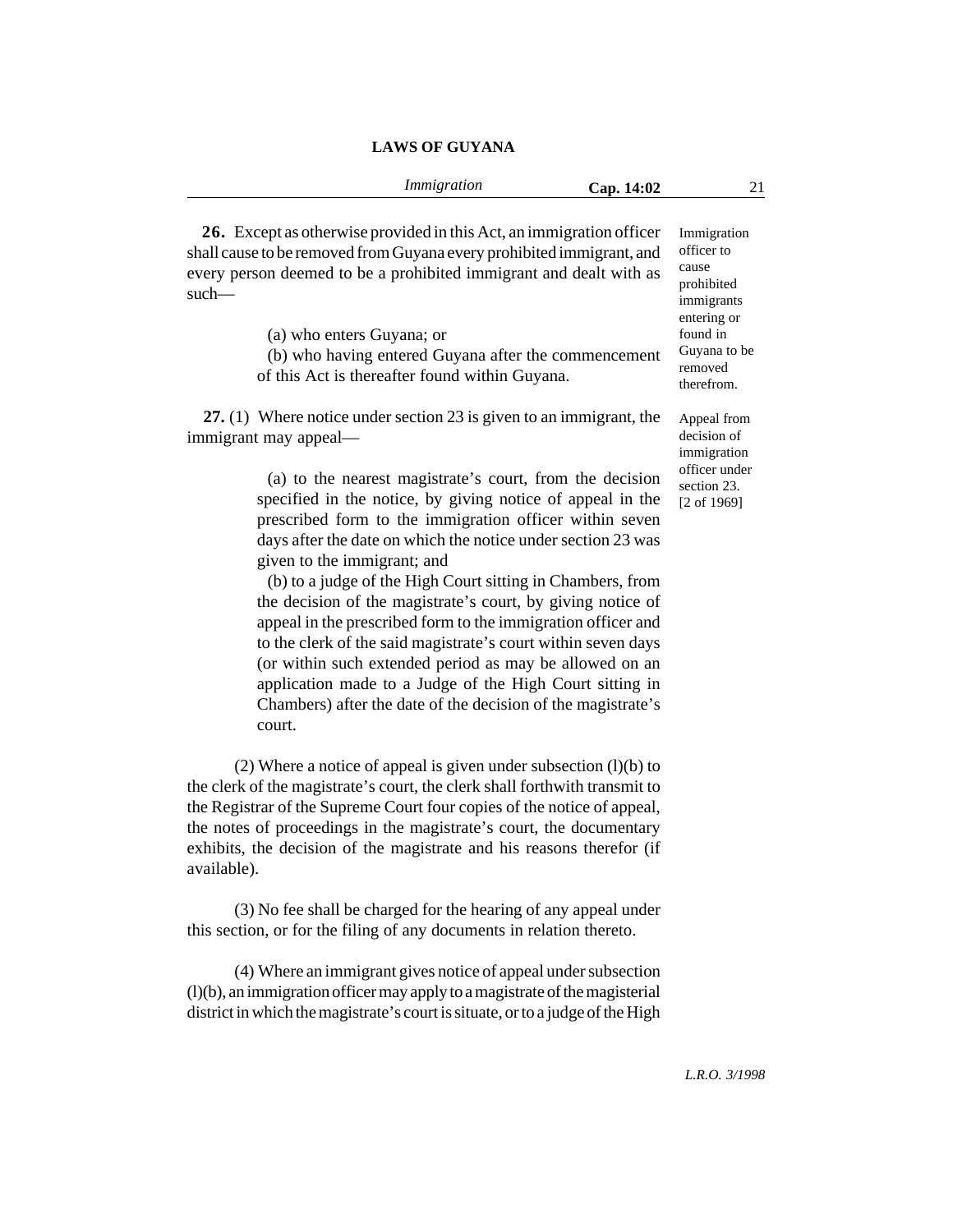| 22 | Cap. 14:02 | Immigration |
|----|------------|-------------|
|----|------------|-------------|

Court sitting in Chambers, for an order requiring the immigrant to furnish the prescribed security within a time to be fixed by the magistrate or judge as the case may be; and the magistrate or Judge shall, if the circumstances so warrant, make an order accordingly.

(5) If an immigrant fails to furnish the required security within the time fixed by an order made under subsection (4), the notice of appeal under subsection (l)(b) shall cease to have effect and the appeal to a judge of the High Court sitting in Chambers shall be deemed to have been abandoned.

(6) On the hearing of an appeal under this section—

(a) an order made under section 3(3)(a) shall be conclusive evidence that an immigrant who is one of the members of the class of persons declared by the order to be prohibited immigrants, is a prohibited immigrant;

(b) an order made under section  $3(3)(b)$  or (c) shall be conclusive evidence that the person declared by the order to be a prohibited immigrant, is a prohibited immigrant.

(7) On the hearing of an appeal under this section oral evidence may be adduced before the magistrate's court, and a judge of the High Court sitting in Chambers shall have power to take oral evidence.

(8) No order for the removal from Guyana as a prohibited immigrant of the person to whom a notice of appeal under subsection (l)(a) or (b) relates shall be issued before the hearing and determination of the appeal, and where such order is issued it shall not be enforced before such hearing and determination.

Orders for removal of prohibited immigrants from Guyana. [2 of 1969]

**28.** (1) If any immigrant is a prohibited immigrant, then, subject to the provisions of this Act and the terms of any permit granted thereunder, any magistrate may, on the application of an immigration officer or of any person deputed in writing by the Chief Immigration Officer for the purpose of making such application, order the immigrant to be removed from Guyana and in the meantime to be detained in custody.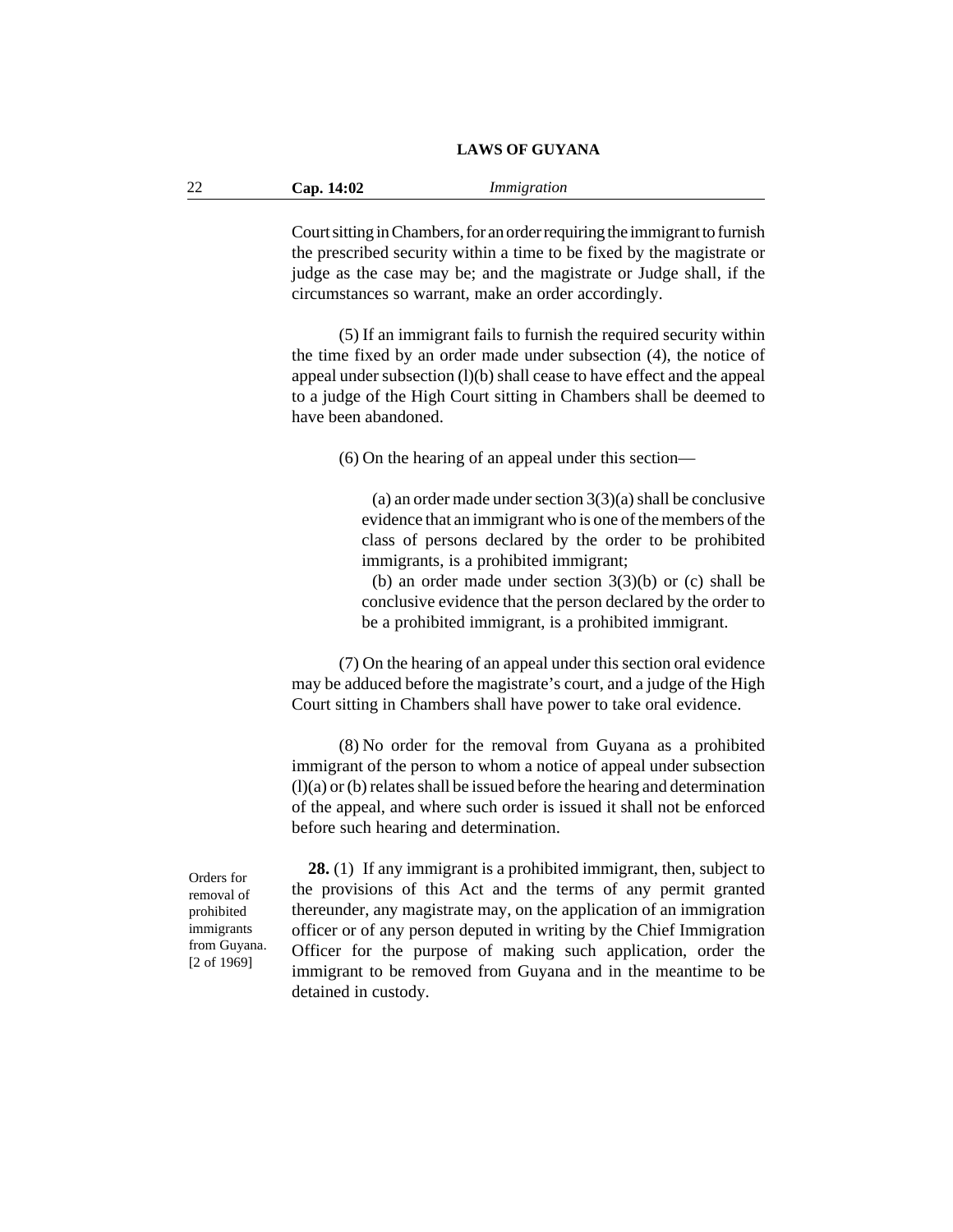(2) Where an order is made under this section for the removal of an immigrant from Guyana, he shall be removed therefrom at such time and in such manner as the Chief Immigration Officer may direct, and in giving such directions the Chief Immigration officer shall have regard to the place from which the immigrant came when he entered Guyana, the country of which he is a subject or citizen, the place therein to which he is alleged to belong, the country which is willing to receive him, and the wishes and the means of the immigrant.

(3) Where an order is made under this section for the removal of an immigrant from Guyana and the immigrant is at the time of the making of the order serving a sentence of imprisonment, the Minister may give directions as to whether the whole or what part of the sentence is to be served before such removal and in default of such directions the immigrant shall be removed after completion of his sentence.

(4) Where an order is made under this section for the removal of an immigrant from Guyana, the immigrant may be placed on board a suitable vessel by any immigration officer or member of the police force and may be lawfully detained in custody on board such vessel so long as the vessel is within the territorial waters of Guyana.

(5) In this section the expression "immigrant" includes the dependants of the immigrant.

**29.** The master of a vessel may, on information in writing made by him on oath before any magistrate, apply for a warrant to arrest and convey back on board the vessel-

> (a) any seaman who has deserted the vessel; or (b) any stowaway or prohibited immigrant who has landed from the vessel,

and the magistrate may, unless there are special reasons for not so doing, issue a warrant accordingly.

Warrant to convey deserting seaman, or stowaway or prohibited immigrant who lands in Guyana back on board vessel.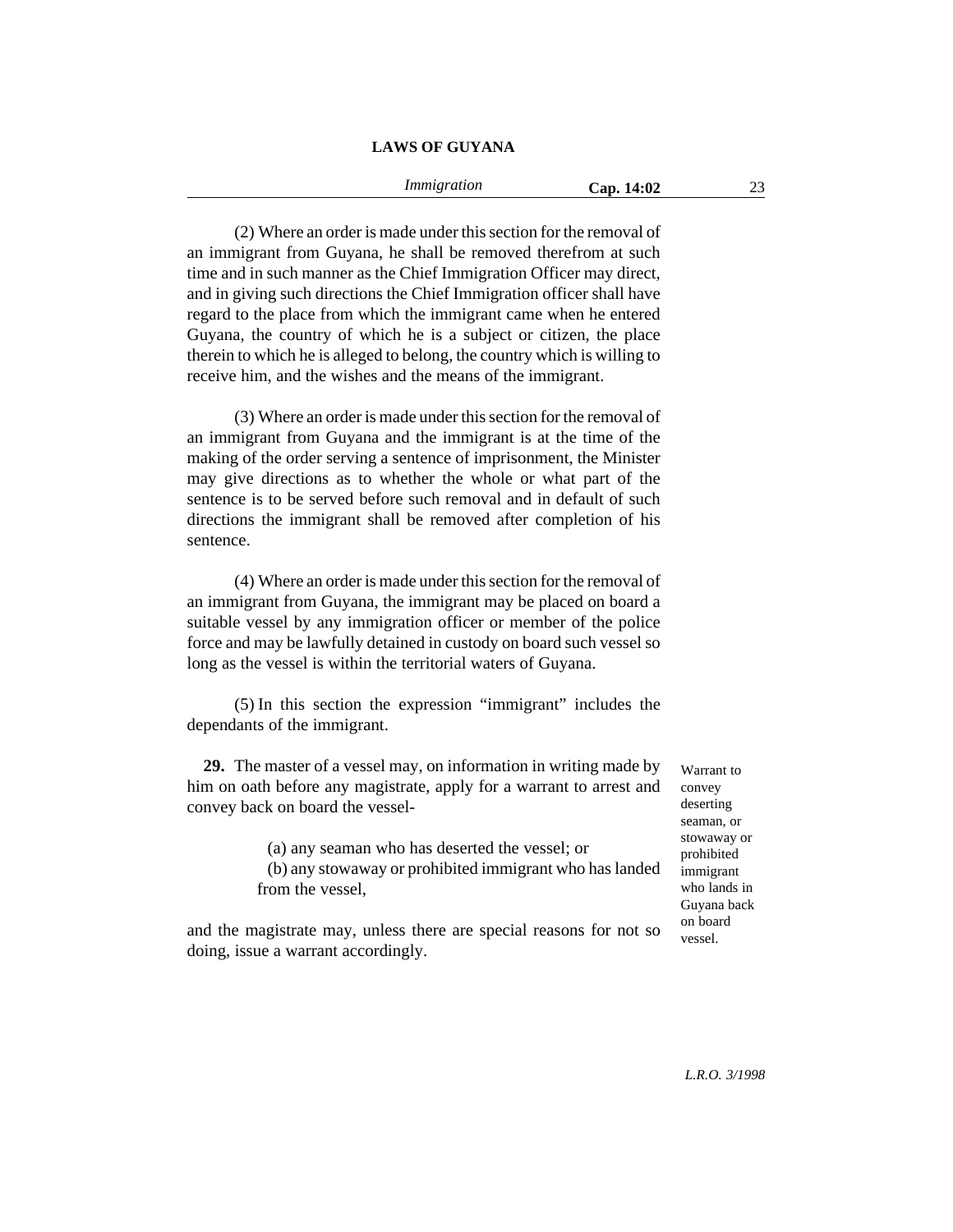24 **Cap. 14:02** *Immigration*

Variation and revocation of orders made by the President or the Minister. [2 of 1969] Detention in custody and

places of detention.

**30.** Any order or direction made or given by the President or by the Minister under this Act may be varied or revoked by him.

**31.** (l) Where a person is detained in custody under this Act, he may be so detained in a prison or in any place from time to time appointed by the Minister for the purpose of such detention in custody:

Provided that where any such person is detained in a prison he shall be treated in the same manner as if he were a person awaiting trial.

(2) Any person in charge of a prison, and any member of the police force, may, on the written order of an immigration officer, accept custody of any person, and detain such person in custody under this Act.

(3) No person shall be so detained in custody for any longer period than is necessary for the purpose of any inquiry under this Act, or for the completion by the immigration officer of arrangements for the removal of such person (being a prohibited immigrant) from Guyana at the first reasonable opportunity.

(4) The production to any person in charge of a prison or of a place of detention under this Act of an order of removal shall be sufficient authority to such person in charge to deliver the person named therein to the escort appointed to bring such person from the prison or place of detention for the purpose of his removal from Guyana in terms of such order.

Expenses of removal from Guyana of an immigrant.

**32.** (1) Except as otherwise provided in this section, the expenses of the removal from Guyana of a prohibited immigrant, in so far as they are not defrayed by the immigrant, shall be payable out of moneys provided by Parliament.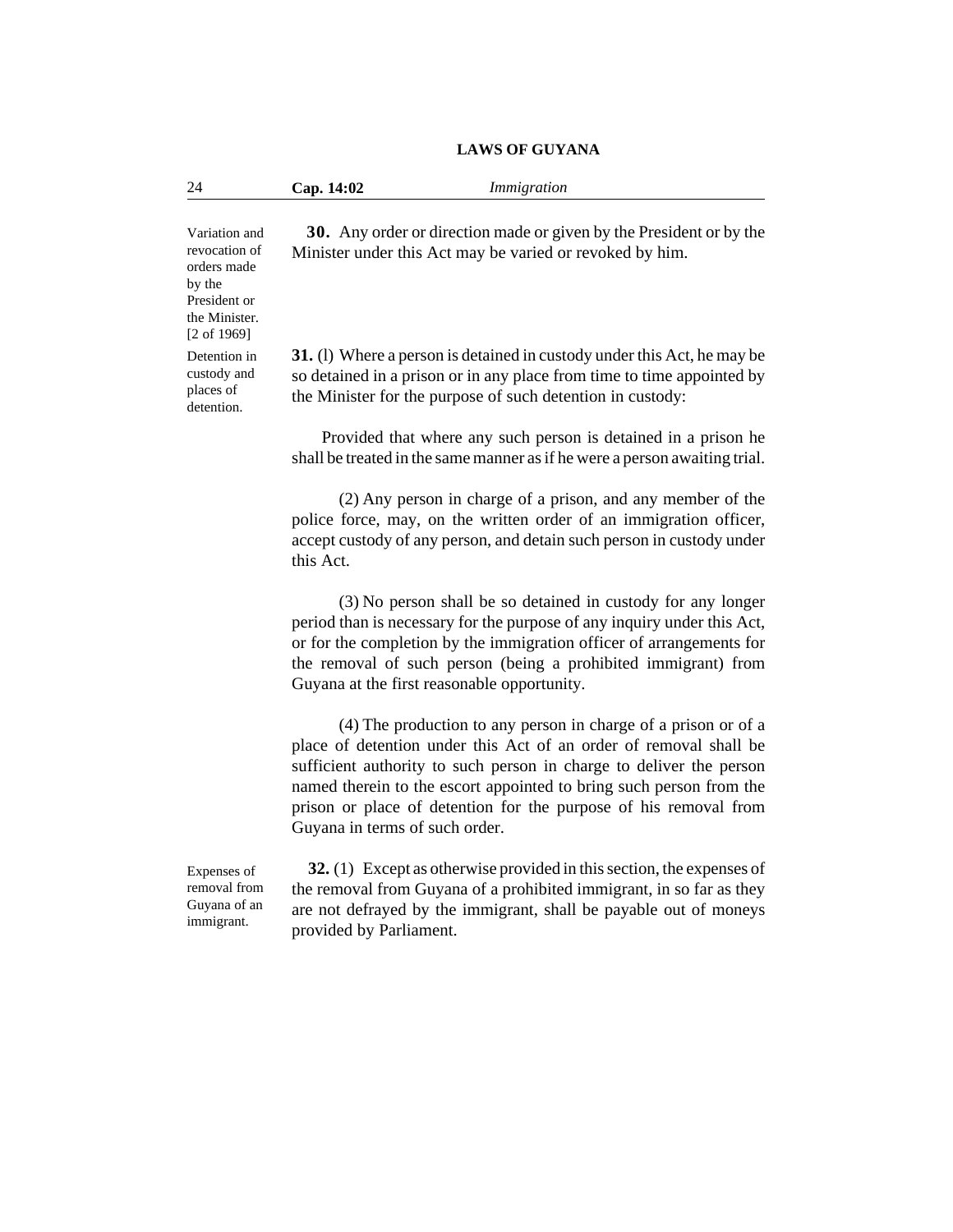(2) The expenses of the passage from Guyana of a prohibited immigrant removed therefrom under this Act shall be borne by the vessel in which the immigrant arrived in Guyana or by the owner or agent thereof—

> (a) where the immigrant is so removed in consequence of an order made under section 16(1)(a);

> (b) where the immigrant is so removed in consequence of an order made under section 16(1)(b):

Provided that this provision shall not apply where the specified period in the order as originally made or extended exceeds sixty days;

> (c) where the immigrant is so removed in consequence of proceedings taken under section 16(1)(c):

Provided that this provision shall not apply where the immigrant was not brought before a magistrate's court within fourteen days after his arrival in Guyana.

(3) The liability of the vessel or of the owner or agent thereof under subsection (2) shall not be affected by reason only of the fact that the immigrant has appealed under section 27 against the decision of the immigration officer that he is a prohibited immigrant.

(4) Nothing in this section shall be construed as affecting the liability (if any) of the immigrant to pay the expenses of his passage from Guyana, to the master, owner or agent of the vessel in which he arrived in Guyana.

(5) In this section the expression "immigrant" includes the dependants of the immigrant.

**33.** (1) Where a magistrate is satisfied, by information in writing made on oath—

Recovery of expenses.

(a) that expenses have been or will be incurred by or on behalf of the Government in connection with the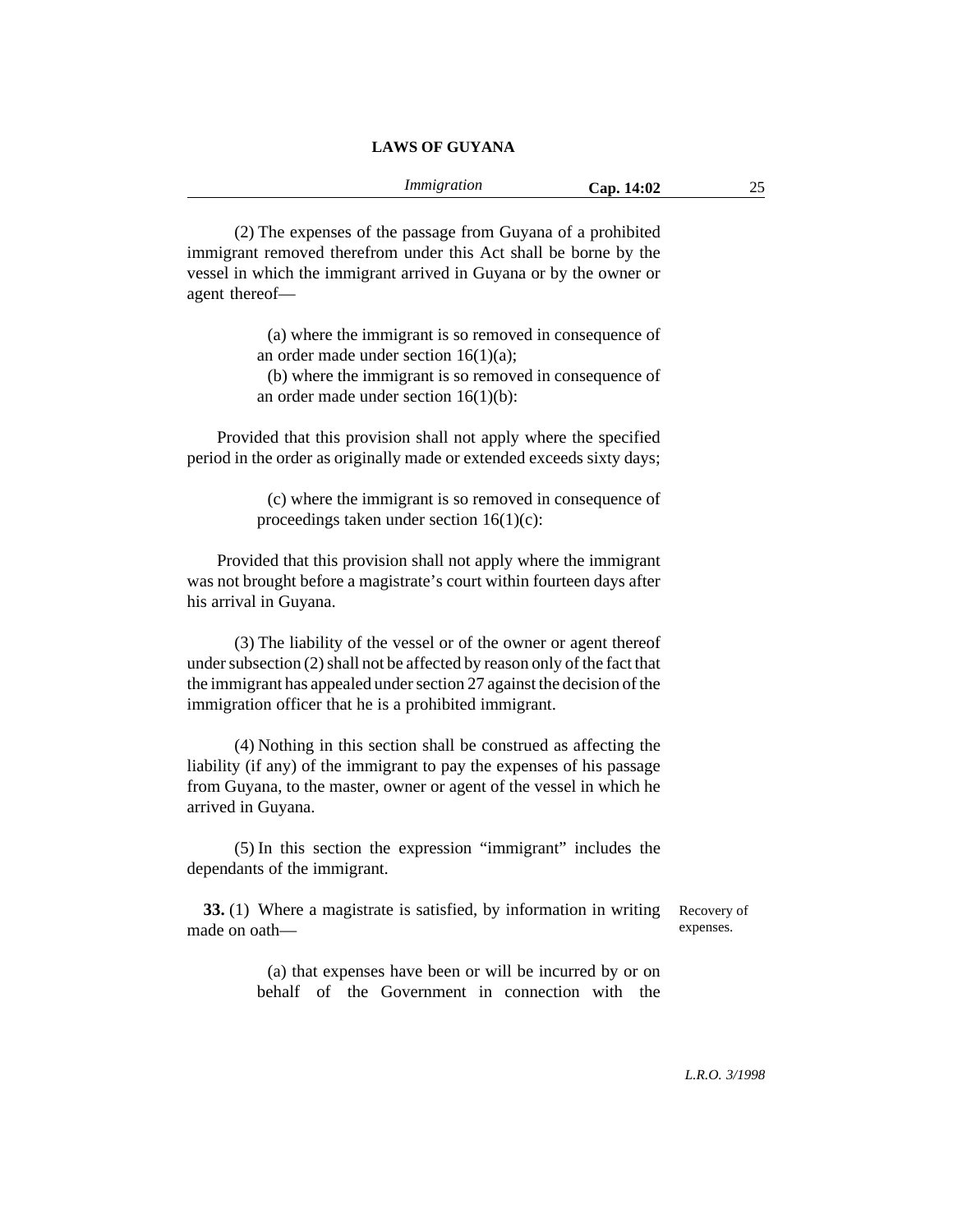| 26                       | Cap. 14:02                               | Immigration                                                                                                                                                                                                                                                                                                                                                                                                                                                                                                                       |
|--------------------------|------------------------------------------|-----------------------------------------------------------------------------------------------------------------------------------------------------------------------------------------------------------------------------------------------------------------------------------------------------------------------------------------------------------------------------------------------------------------------------------------------------------------------------------------------------------------------------------|
|                          | expenses-                                | maintenance, medical treatment, or removal from Guyana, of<br>an immigrant or of his dependants, and<br>(b) as to the amount or the estimated amount of such                                                                                                                                                                                                                                                                                                                                                                      |
|                          | the following provisions shall apply—    |                                                                                                                                                                                                                                                                                                                                                                                                                                                                                                                                   |
|                          |                                          | (i) the magistrate may issue a warrant for the levy of the<br>amount as aforesaid by distress and sale of any movable<br>property of the immigrant; and<br>(ii) for the purposes of the recovery of the amount as<br>aforesaid, the magistrate may order forfeiture of any<br>moneys in the possession of the immigrant.                                                                                                                                                                                                          |
| c. $10:02$               | to be paid by an order.                  | $(2)$ A warrant issued under subsection $(1)$ may be executed in<br>the same manner as a warrant of distress issued under the Summary<br>Jurisdiction (Procedure) Act for the levy of a sum of money adjudged                                                                                                                                                                                                                                                                                                                     |
|                          | or to the enforcement of such liability. | $(3)$ The partial recovery of expenses under subsection $(1)$ $(i)$ or<br>(ii) shall not prejudice the liability of any surety for the balance, nor<br>shall the issue or execution of a warrant or the forfeiture of moneys<br>under this section be a condition precedent to the liability of any surety                                                                                                                                                                                                                        |
| Offences.<br>[48 of 1952 | 34. $(1)$ Any person who-                |                                                                                                                                                                                                                                                                                                                                                                                                                                                                                                                                   |
| 14 of 1997]              | under this Act; or<br>officer; or        | (a) enters Guyana by sea or by air, except at a port of entry<br>(b) having entered Guyana by crossing a land frontier of<br>Guyana, does not forthwith present himself in person to the<br>nearest immigration officer; or<br>(c) having arrived in Guyana, by sea or air, disembarks<br>without the consent of an immigration officer; or<br>(d) being the master of a vessel arriving in Guyana by sea<br>or air, allows any person who arrives in such vessel to<br>disembark therefrom without the consent of an immigration |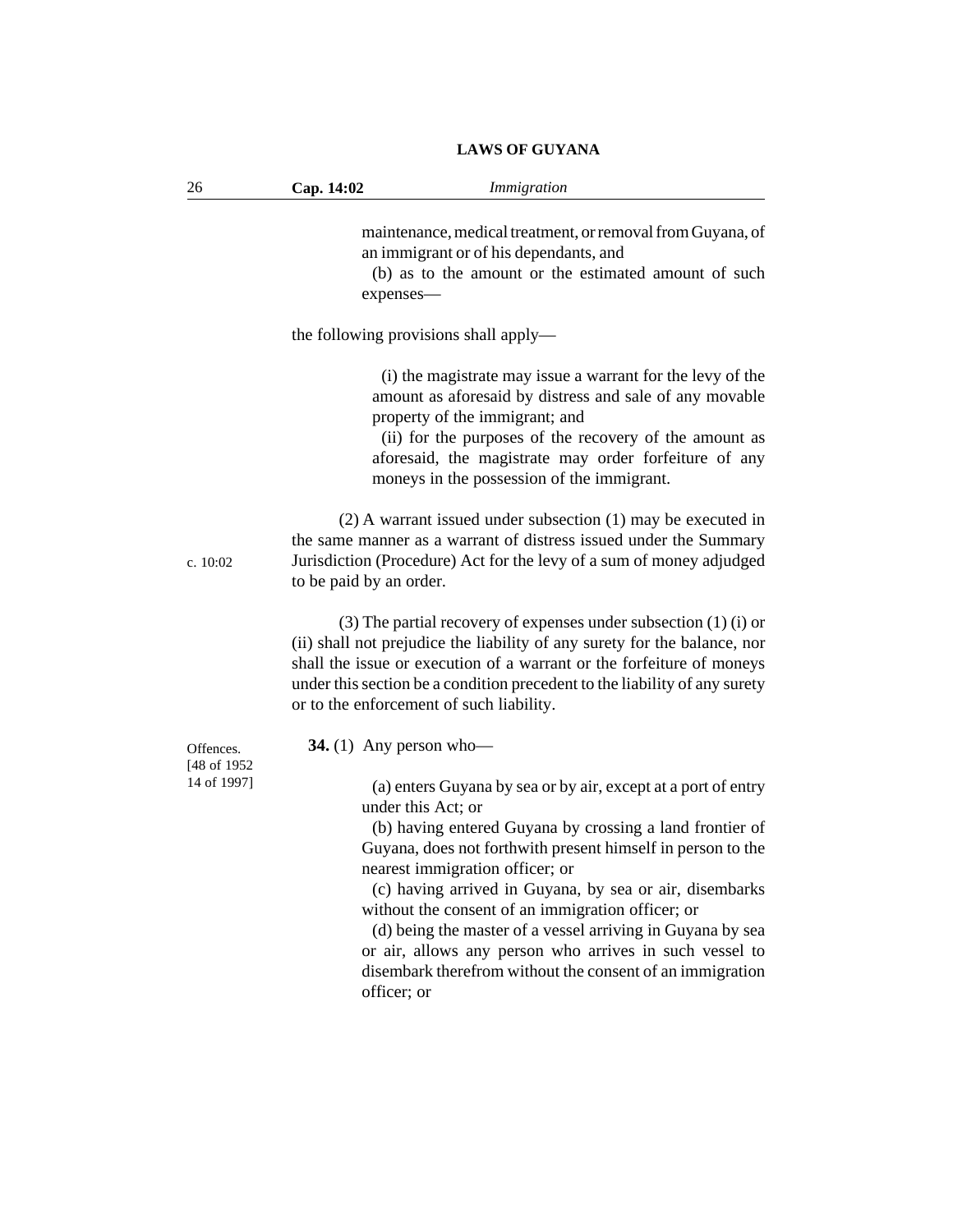(e) being the master of a vessel arriving from any place outside Guyana or departing from Guyana—

(i) refuses to answer any of the questions referred to in section  $8(1)(a)$ ; or

(ii) knowingly and wilfully gives an untrue answer to any such question; or

(iii) refuses to furnish the immigration officer with the list referred to in section 8(1)(b); or

(f) being a passenger intending to enter or entering Guyana, or a member of the crew of a vessel arriving from any place outside Guyana or departing from Guyana—

(i) knowingly and wilfully supplies any false information for the preparation of the list referred to in section  $8(1)(b)$ ; or

(ii) knowingly and wilfully gives an untrue answer to any of the questions referred to in section  $9(1)(a)$ ; or

(iii) knowingly and wilfully makes any false statement in the declaration referred to in section  $9(1)(b)(i)$ ; or

(g) not being a person as to whom an immigration officer has decided that he is not a prohibited immigrant, disembarks in Guyana or otherwise enters Guyana without previously obtaining a permit under this Act; or

(h) aids, assists or procures a prohibited immigrant who has not obtained a permit under this Act to enter Guyana, knowing him to be such, to disembark in Guyana or otherwise to enter Guyana; or

(i) assaults, resists, obstructs, or hinders any immigration officer or member of the police force in the execution of his duty under this Act; or

(j) without lawful excuse knowingly harbours or conceals—

(i) any other person who is within Guyana in contravention of this Act; or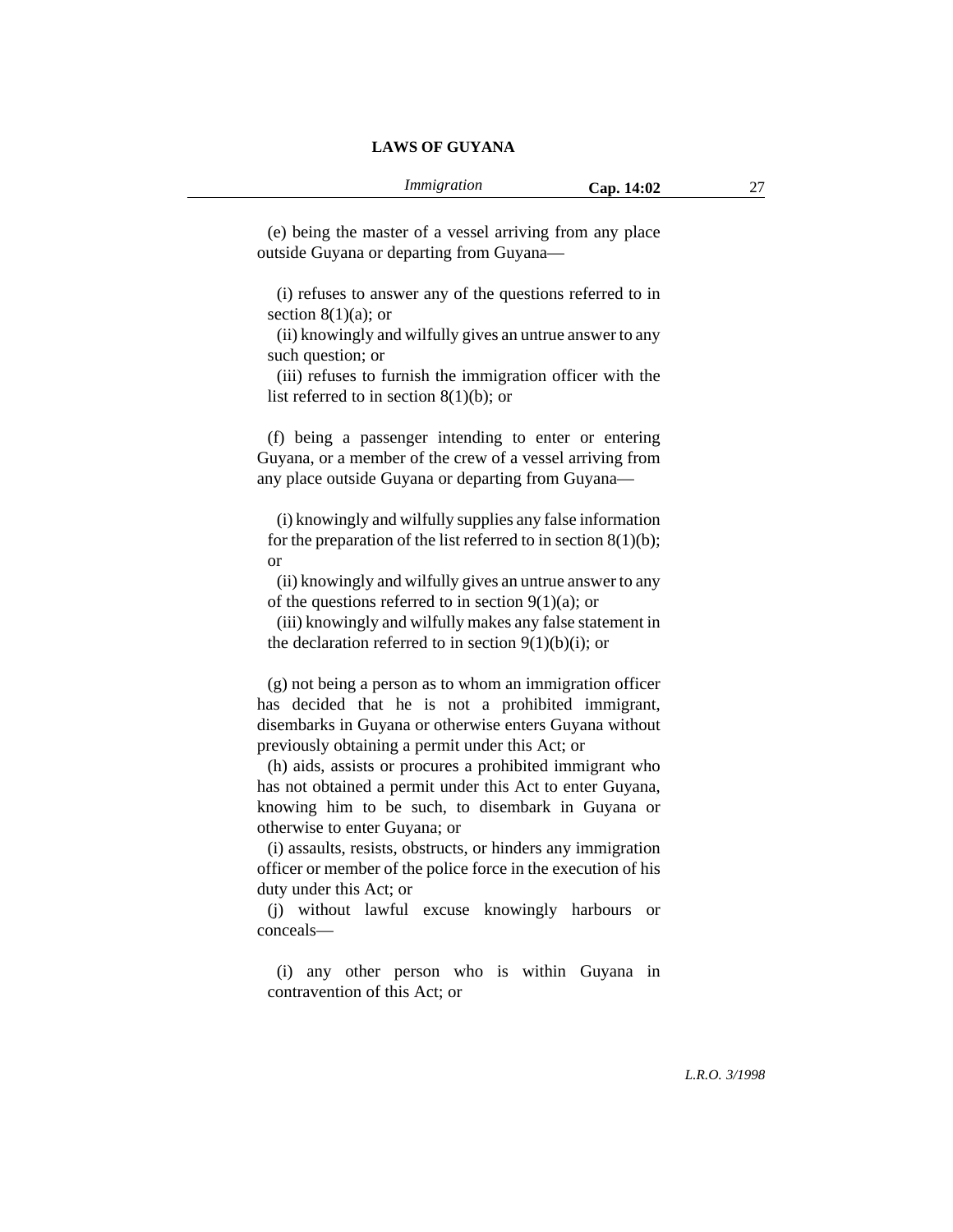|  | <b>LAWS OF GUYANA</b> |
|--|-----------------------|
|  |                       |

| 28           | Cap. 14:02<br>Immigration                                                                                                                                                                                                                                                                                          |
|--------------|--------------------------------------------------------------------------------------------------------------------------------------------------------------------------------------------------------------------------------------------------------------------------------------------------------------------|
|              | (ii) any other person who having entered Guyana under the<br>authority of a permit issued under this Act has contravened,<br>or failed to comply with, any condition subject to which the<br>permit is granted; or                                                                                                 |
|              | (k) contravenes, or fails to comply with, any of the<br>provisions of sections 19 or 22; or<br>(1) contravenes, or fails to comply with, any of the<br>conditions subject to which any permit has been granted<br>under this Act,                                                                                  |
| [15 of 1998] | shall be liable on summary conviction to a fine of not less than thirty<br>thousand dollars and to imprisonment for twelve months.                                                                                                                                                                                 |
|              | (2) A complaint for an offence under subsection $(l)(a)$ , $(b)$ , $(c)$<br>or (d) may be made at any time.                                                                                                                                                                                                        |
|              | (3) Any person who for the purpose of entering Guyana or of<br>remaining therein or of assisting any other person to enter Guyana or<br>to remain therein, in contravention of the provisions of this Act-                                                                                                         |
|              | (a) fabricates or falsifies any passport, permit, certificate,<br>or other document; or<br>(b) uses, utters, or attempts to use or utter-                                                                                                                                                                          |
|              | (i) any passport, permit, certificate, or other document<br>which has not been issued by lawful authority or which he<br>is not entitled to use or utter; or<br>any fabricated or falsified passport, permit,<br>(ii)<br>certificate, or other document, knowing the same to have<br>been fabricated or falsified, |
| [15 of 1998] | shall be liable on summary conviction to imprisonment for twelve<br>months.                                                                                                                                                                                                                                        |
| [15 of 1998] | (4) Any person who makes a statement which is to his knowledge<br>untrue for the purpose of procuring a re-entry permit under section 36<br>shall be liable on summary conviction to imprisonment for twelve<br>months.                                                                                            |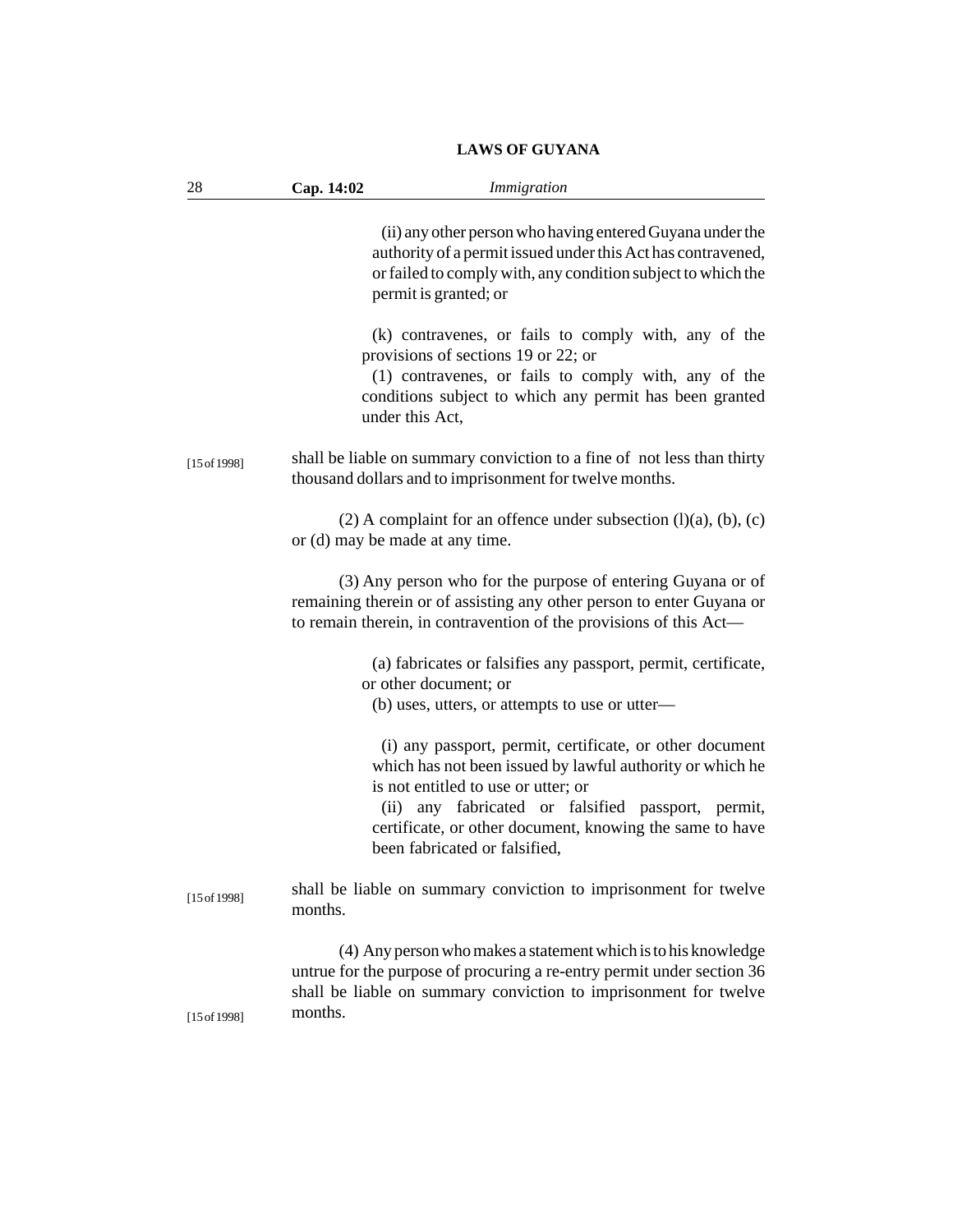Evidence and

**35.** In any proceedings under this Act— (a) the burden of proof that the person charged belongs to Guyana or that he is not likely to become a charge on public funds shall be upon that person; (b) any document purporting to be a removal order made under this Act shall be deemed, until the contrary is proved, to be such an order; (c) any order or direction made or given under this Act shall be deemed, until the contrary is proved, to have been validly made or given and to have been made or given on the date on which it purports to have been made or given. **36.** (1) Where any person, who is deemed under section 2(3) to belong to Guyana, proposes to depart from Guyana with the intention of returning thereto, the Chief Immigration Officer, or an immigration officer, shall have, subject to regulations made under this Act, power to issue a re-entry permit to such person. (2) Every re-entry permit issued under this section shall be valid for a period of two years from the date thereof. (3) Where the person to whom a re-entry permit relates returns to Guyana at any time within two years from the date of the permit and produces the same to an immigration officer, the immigration officer shall accept the re-entry permit as conclusive evidence that such person belongs to Guyana for the purposes of this Act. (4) A re-entry permit issued under this section may be endorsed on the passport, as defined in section 5(2) of the person to whom the reentry permit relates. **37.** Subject to negative resolution of the National Assembly, the Minister may make regulations— (a) prescribing the diseases which are communicable diseases for the purpose of section 3(1)(b); (b) declaring the persons, or the classes of persons, who burden of proof. Re-entry permits. Power to make regulations. [2 of 1969]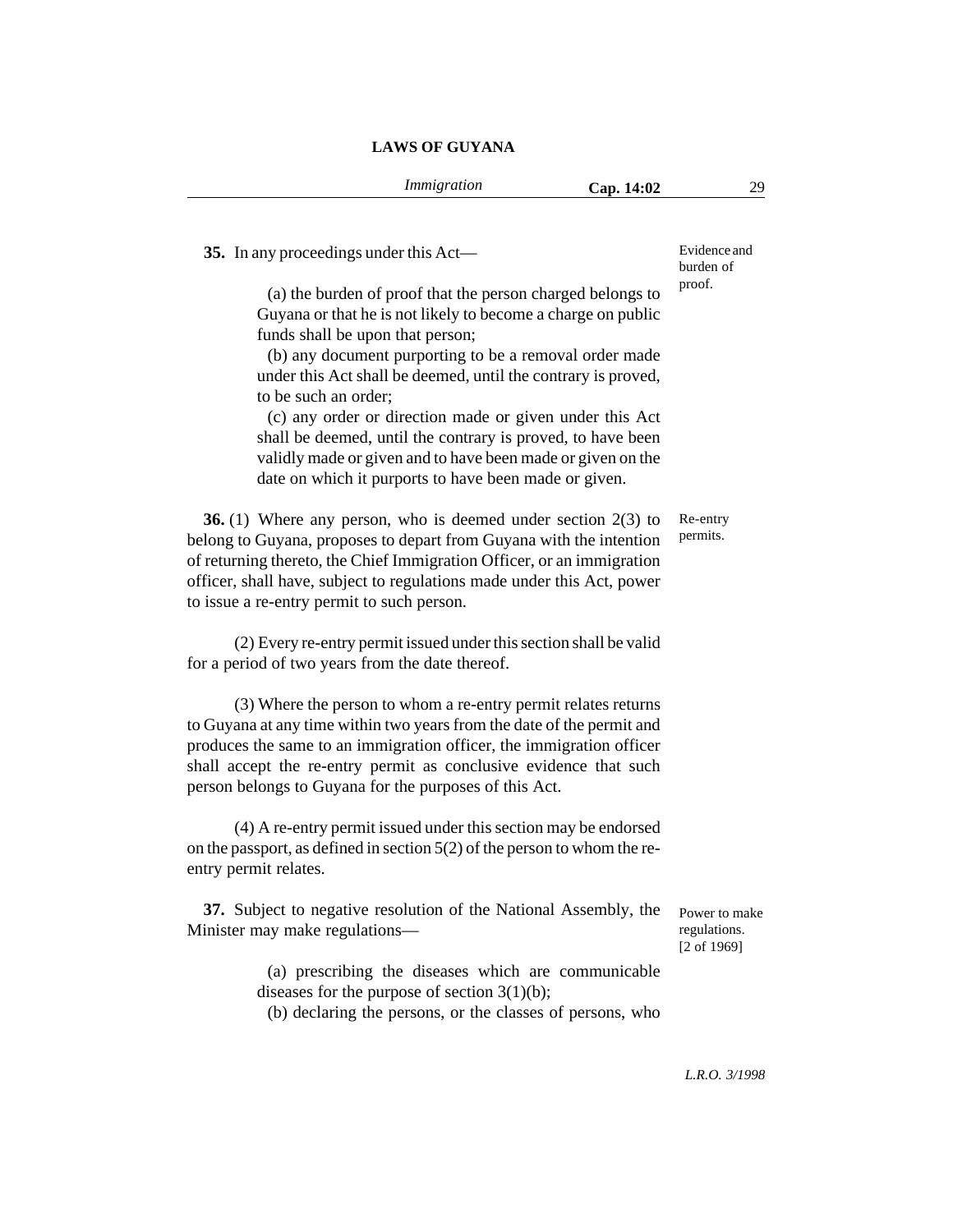shall not, under section  $3(5)(g)$  be prohibited immigrants;

(c) prescribing the powers, functions and duties of immigration officers;

(d) declaring ports of entry for the purposes of section 7;

(e) prescribing the steps to be taken to prevent prohibited immigrants from entering Guyana;

(f) prescribing the time, place and manner of the inquiry and examination under section 9 in relation to persons entering Guyana;

(g) prescribing the conditions subject to which permits may be issued under section 12(1), and section 14, and section 18, and the fees to be charged for any permit granted under this Act;

(h) prescribing the amount and the nature of the security to be furnished under this Act;

(i) prescribing the manner in which an order made under section  $16(1)(a)$  or (b) may be carried into effect;

(j) prescribing the time, place and manner of the inquiry and examination of persons who having entered Guyana after the commencement of this Act are found in Guyana and are suspected to be prohibited immigrants within the meaning of this Act;

(k) prescribing the practice and procedure in an appeal under section 27, and in any application or other proceeding connected therewith or incidental thereto;

(1) prescribing the means to be taken, including the taking of photographs and finger-prints, for the identification of any person believed to be a prohibited immigrant;

(m) prescribing the procedure for the carrying into effect of an order made under section 28 for the removal from Guyana of a prohibited immigrant, and for his detention in custody pending such removal;

(n) for the management, control and discipline of any place appointed by the Minister under section 31 for the detention of persons in custody, for the diet of persons detained in any such place, and for the punishment of persons detained therein where they commit any offence against such regulations;

(o) prescribing the procedure on the making of an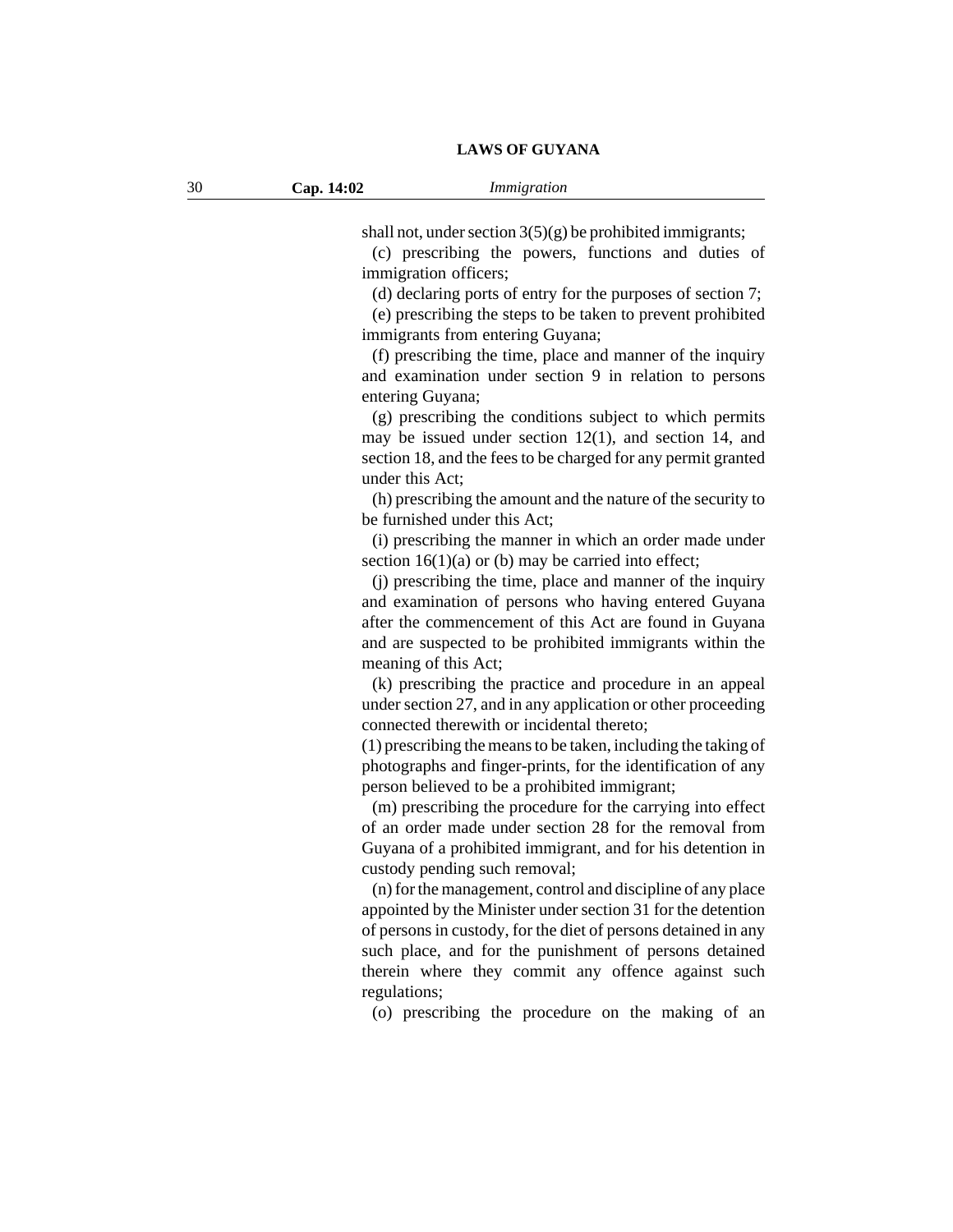application under section 36 for the issue of a re-entry permit, the evidence to be required in relation thereto, and the fee to be charged on application for and on issue of the same;

(p) prescribing the forms of, and the particulars to be inserted in, applications, declarations, notices given by immigration officers, notices of appeal, orders made by immigration officers, or other documents made, kept, issued or used under or for the purposes of this Act;

(q) generally for the carrying out of the objects and purposes of this Act.

**38.** Anything to the contrary contained in this Act notwithstanding, the President may in his absolute discretion prohibit the entry of any alien into Guyana. Power to prohibit the entry of aliens into Guyana.

**39.** Nothing in this Act shall be deemed to affect the operation of the Expulsion of Undesirables Act. Saving as to c. 14:05

### **SCHEDULE**

[9 of 1992 O. 15/1992]

#### PART A

(a) graduates of the University of the West Indies;

(b) graduates of the University of Guyana;

(c) other skilled and professional personnel;

(d) contract workers on a seasonal basis;

(e) persons engaged in the visual and performing arts;

(f) persons engaged in sports;

(g) persons engaged in the media.

## PART B

1. Antigua and Barbuda

2. The Bahamas

3. Barbados

4. Belize

5. Dominica